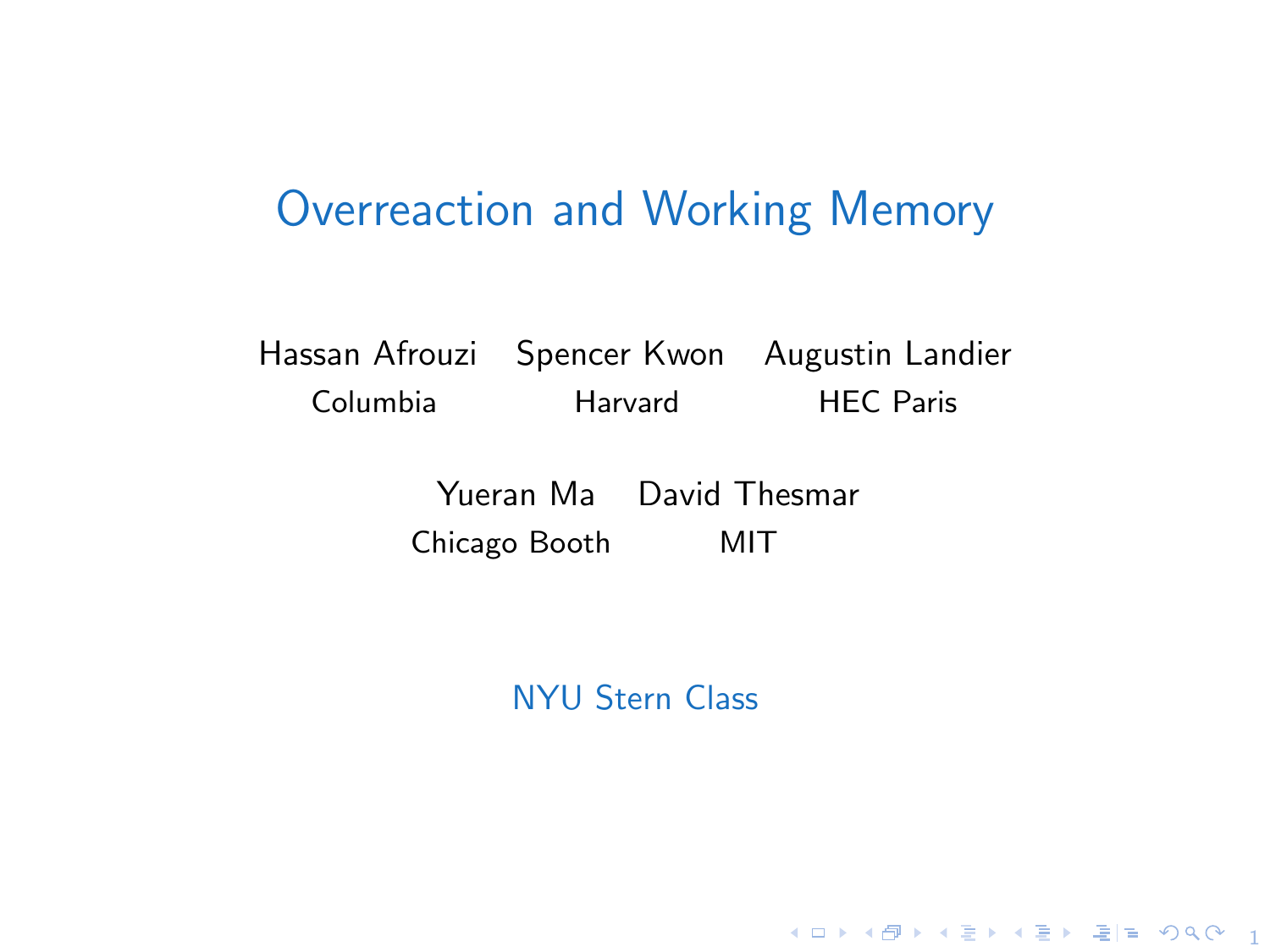- **•** Expectations are central to economic analyses
- Recent expectations research finds biases in survey forecasts  $\blacktriangleright$  many find overreaction; some find underreaction

4 ロ ▶ 4 @ ▶ 4 할 ▶ 4 할 ▶ | 할 게 이익어 | 2

• Why?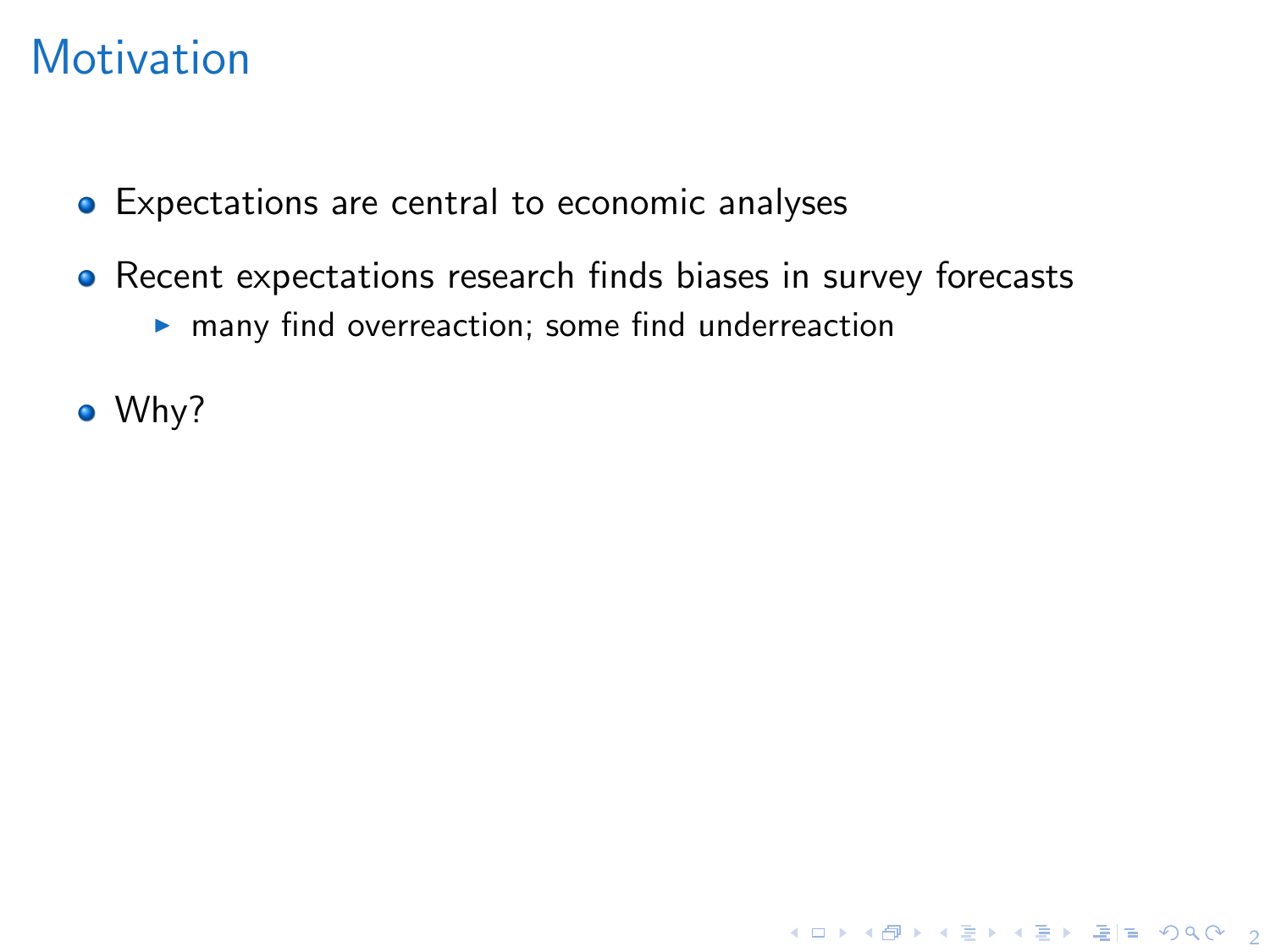- **•** Expectations are central to economic analyses
- Recent expectations research finds biases in survey forecasts
	- $\blacktriangleright$  many find overreaction; some find underreaction
- Why?
- Suggestive evidence: more overreaction for transitory processes

4 ロ X 4 個 X 4 평 X 4 평 X 원 팀 및 X 9 Q 연 ...

 $\blacktriangleright$  macro forecasts, analyst forecast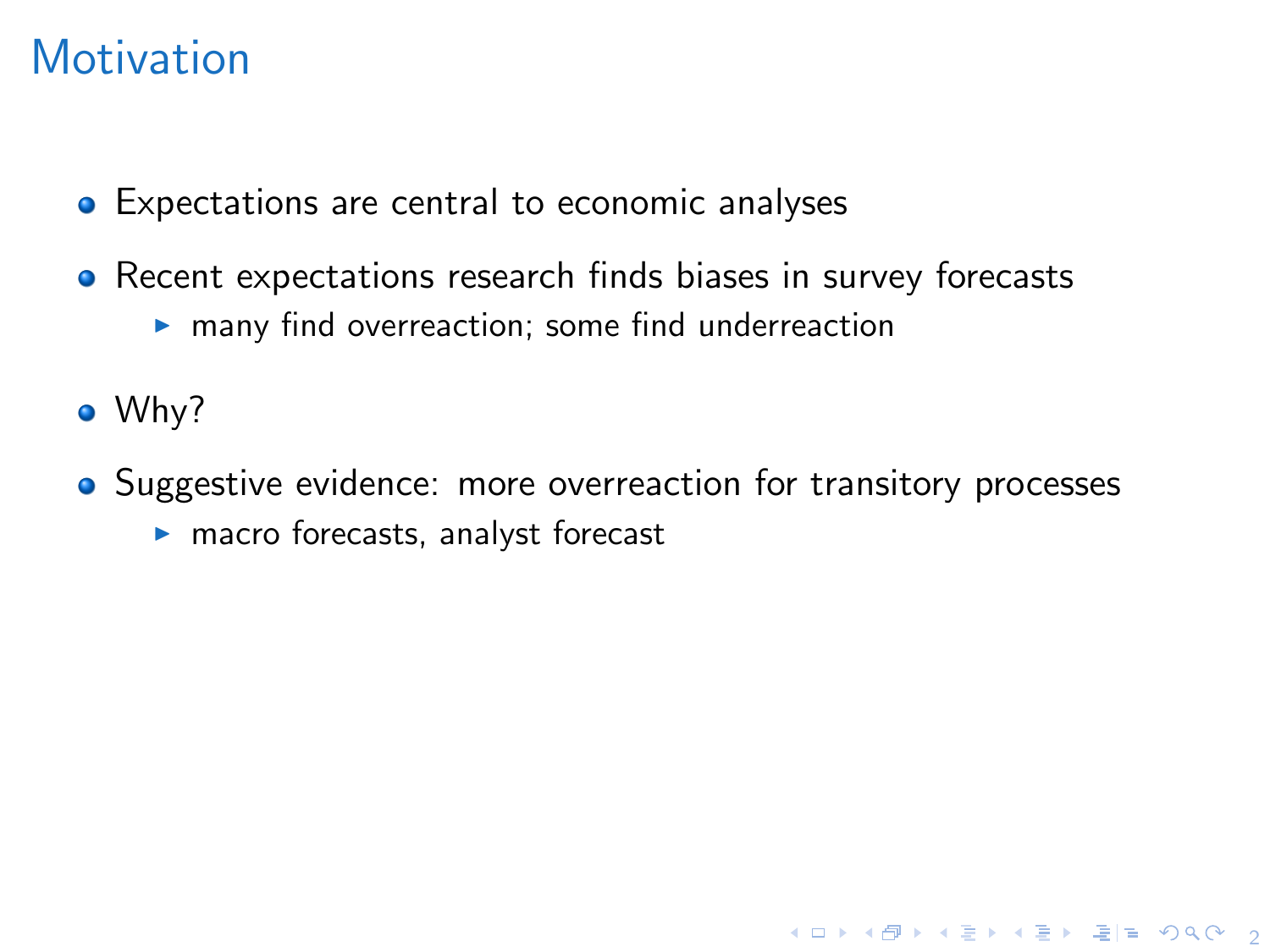- **•** Expectations are central to economic analyses
- Recent expectations research finds biases in survey forecasts
	- $\blacktriangleright$  many find overreaction; some find underreaction
- Why?
- Suggestive evidence: more overreaction for transitory processes

4 ロ ▶ 4 個 ▶ 4 로 ▶ 4 로 ▶ 로(로) 9 Q @ 1 g

- $\blacktriangleright$  macro forecasts, analyst forecast
- **Hard to measure in the field:** 
	- $\triangleright$  researchers do not necessarily know DGP
	- $\triangleright$  forecaster information set not observable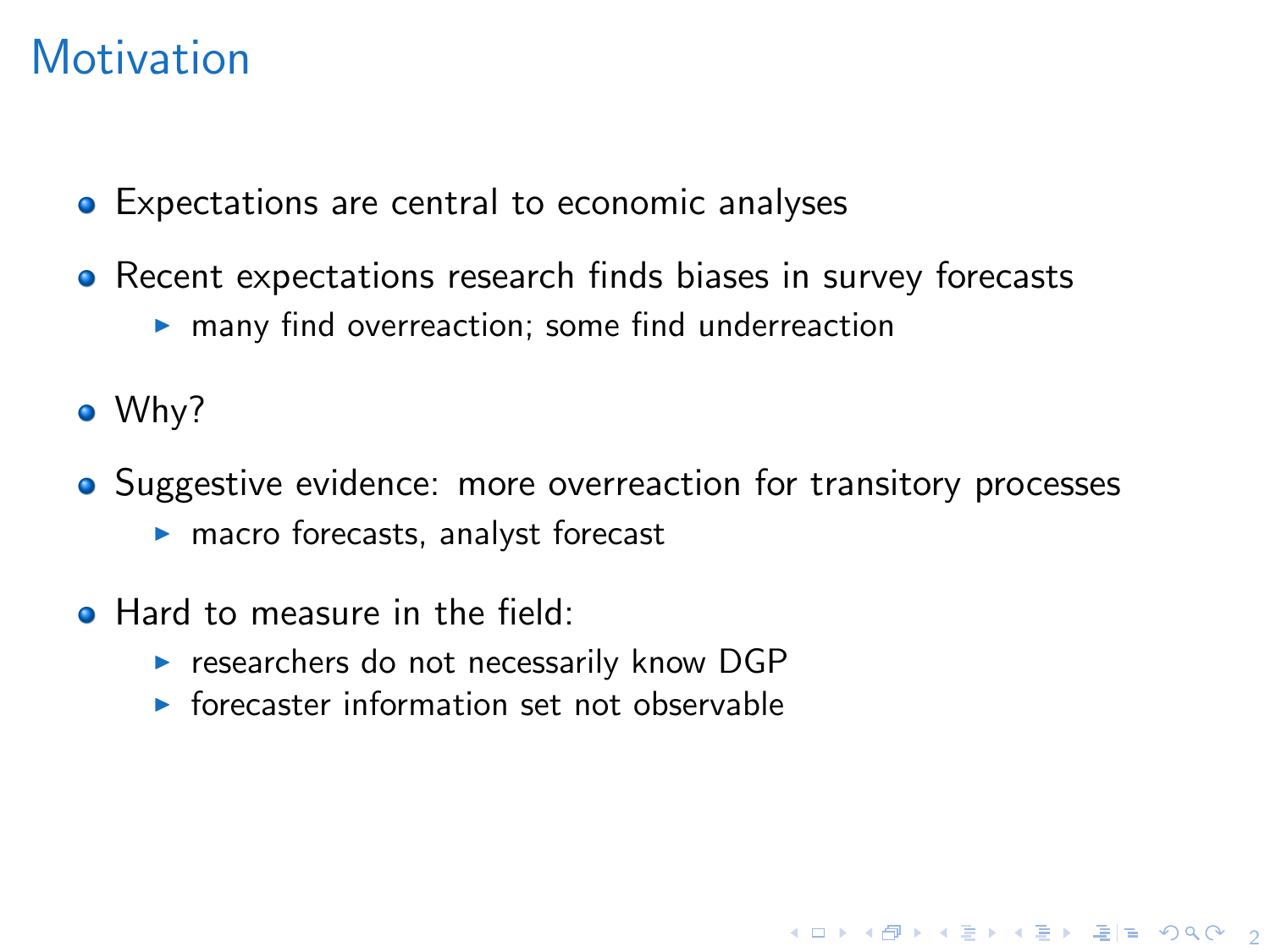- **•** Expectations are central to economic analyses
- Recent expectations research finds biases in survey forecasts
	- $\blacktriangleright$  many find overreaction; some find underreaction
- Why?
- Suggestive evidence: more overreaction for transitory processes

4 ロ ▶ 4 @ ▶ 4 블 ▶ 4 블 ▶ - 콜| ≌ 19 Q Q - 9

- $\blacktriangleright$  macro forecasts, analyst forecast
- **Hard to measure in the field:** 
	- $\triangleright$  researchers do not necessarily know DGP
	- $\triangleright$  forecaster information set not observable

Today: randomized experiment to measure biases precisely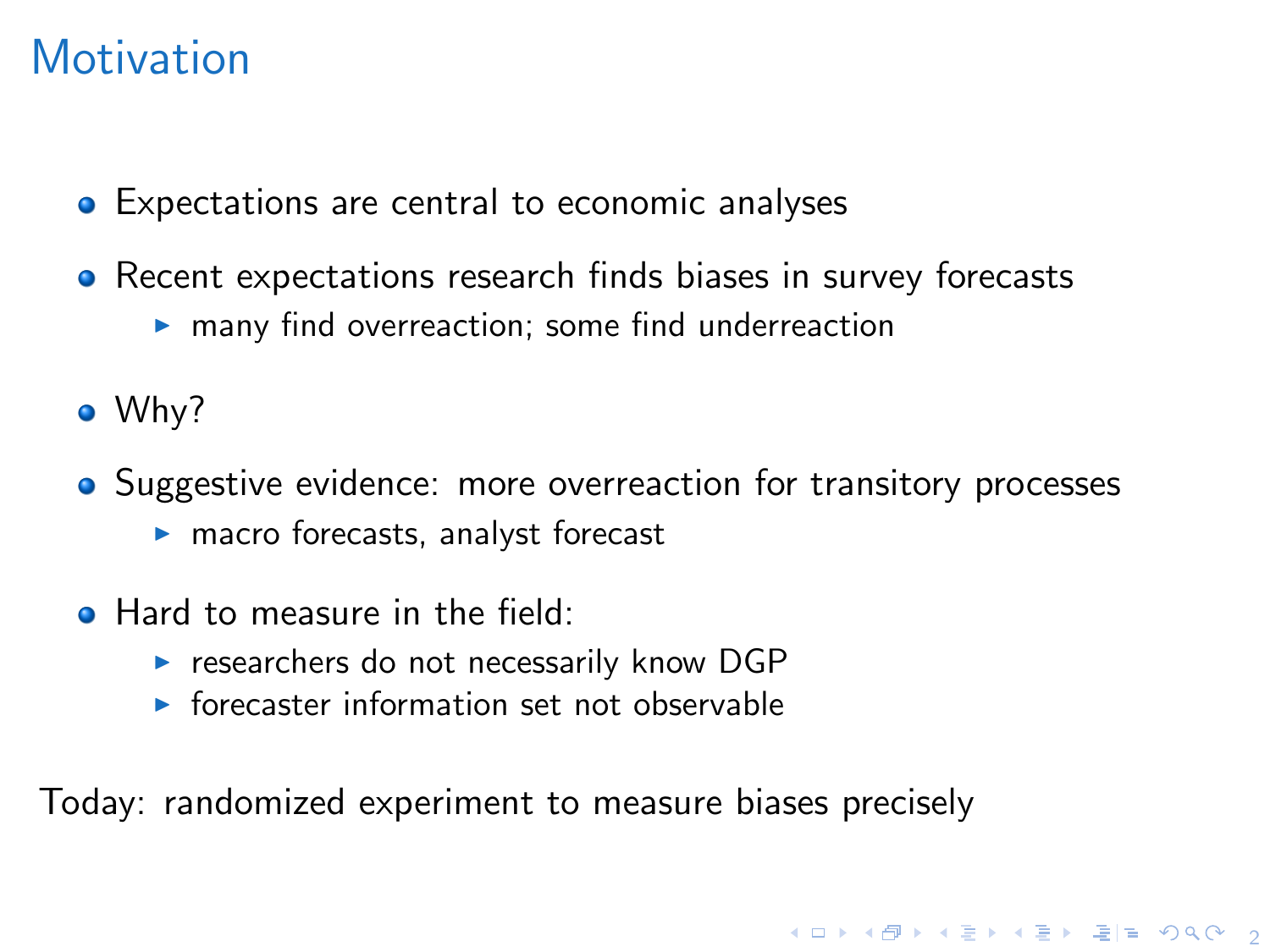## **Preview**

Our experiment: stark setting where participants forecast an AR1

- Inding  $#1$ : significant overreaction
- $\blacktriangleright$  finding  $\#2$ : stronger for transitory processes
- Inding  $#3$ : existing expectation models do not match the data

4 ロ ▶ 4 @ ▶ 4 할 ▶ 4 할 ▶ | 할 게 이익어 | 3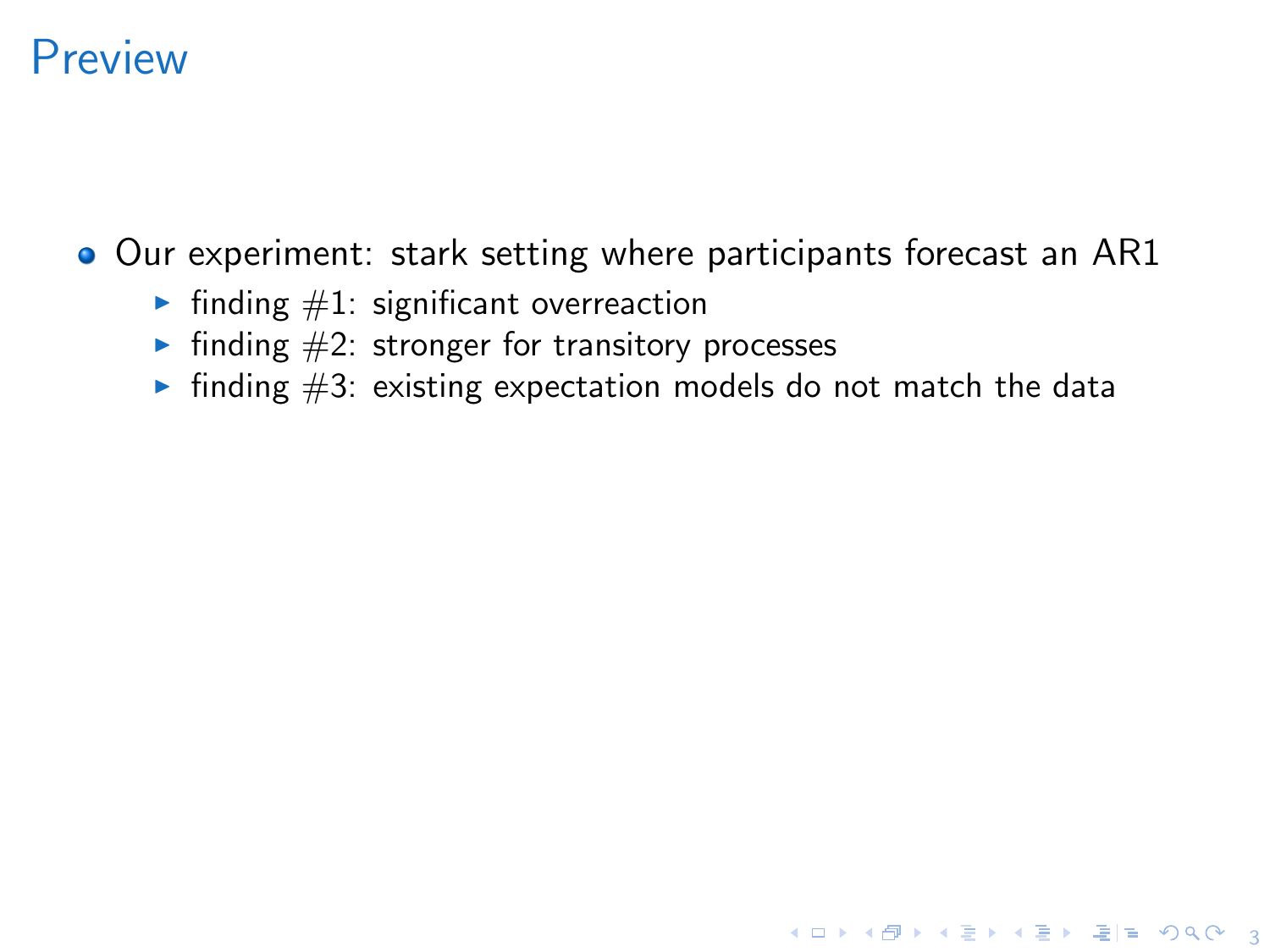## **Preview**

**Our experiment: stark setting where participants forecast an AR1** 

- Inding  $\#1$ : significant overreaction
- ighthropology for transitory processes in finding  $#2$ : stronger for transitory processes
- $\triangleright$  finding #3: existing expectation models do not match the data

3 ロ > 3 個 > 3 분 > 3 분 > 분(보) 9 % % . 3

- We build a new model of expectations formation
	- $\triangleright$  costly retrieval  $\rightarrow$  recency bias
	- $\blacktriangleright$  additional prediction: overreaction  $\nearrow$  horizon
	- $\blacktriangleright$  model matches the data well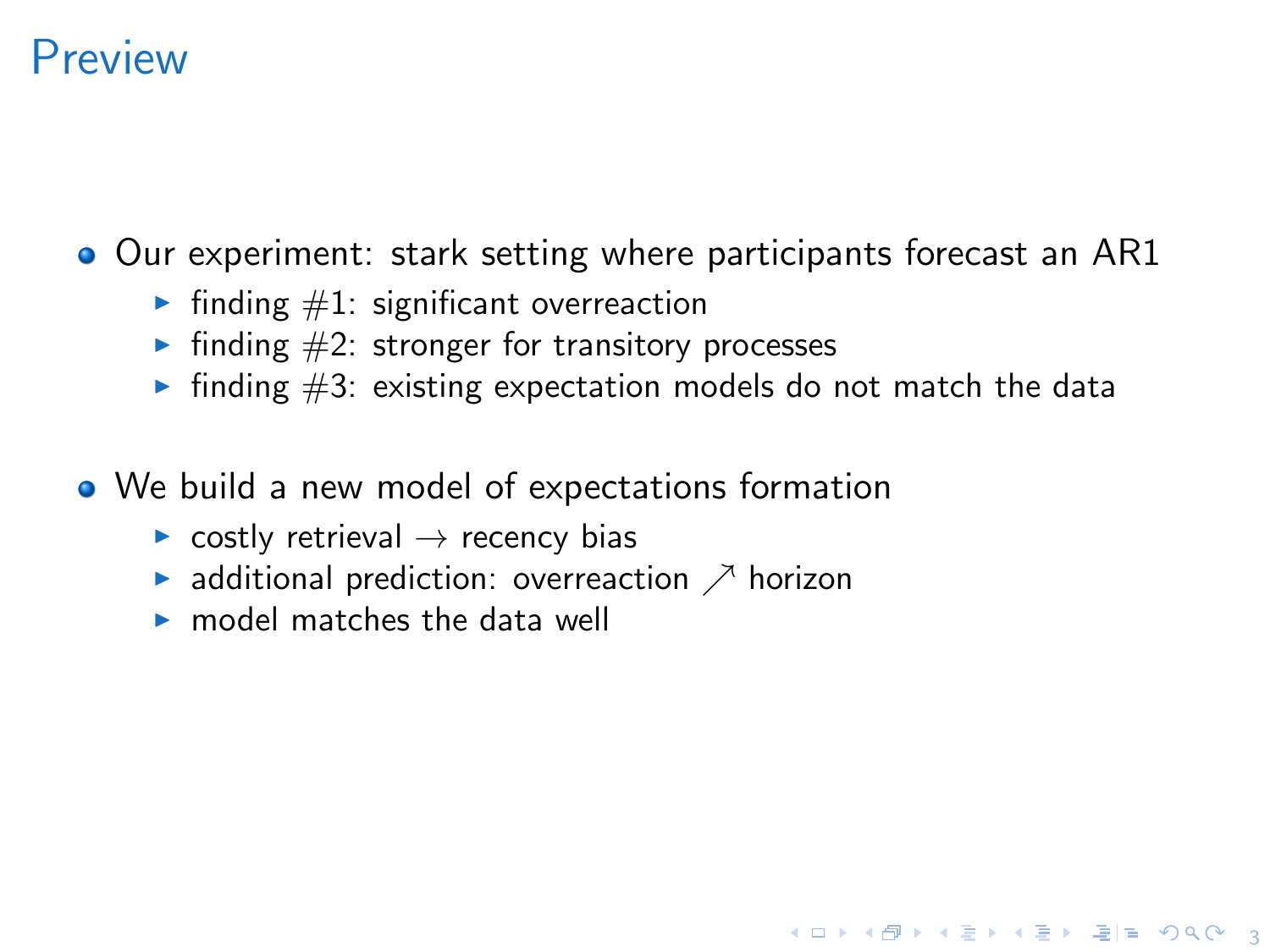## **Preview**

**Our experiment: stark setting where participants forecast an AR1** 

- Inding  $\#1$ : significant overreaction
- ighthropology for transitory processes in finding  $#2$ : stronger for transitory processes
- Inding  $#3$ : existing expectation models do not match the data

3 ロ X 3 8 X 3 3 3 4 2 X 3 3 4 8 4 9 4 9 4 2 3

- We build a new model of expectations formation
	- $\triangleright$  costly retrieval  $\rightarrow$  recency bias
	- $\blacktriangleright$  additional prediction: overreaction  $\nearrow$  horizon
	- $\blacktriangleright$  model matches the data well

One step towards a unified understanding of expectation biases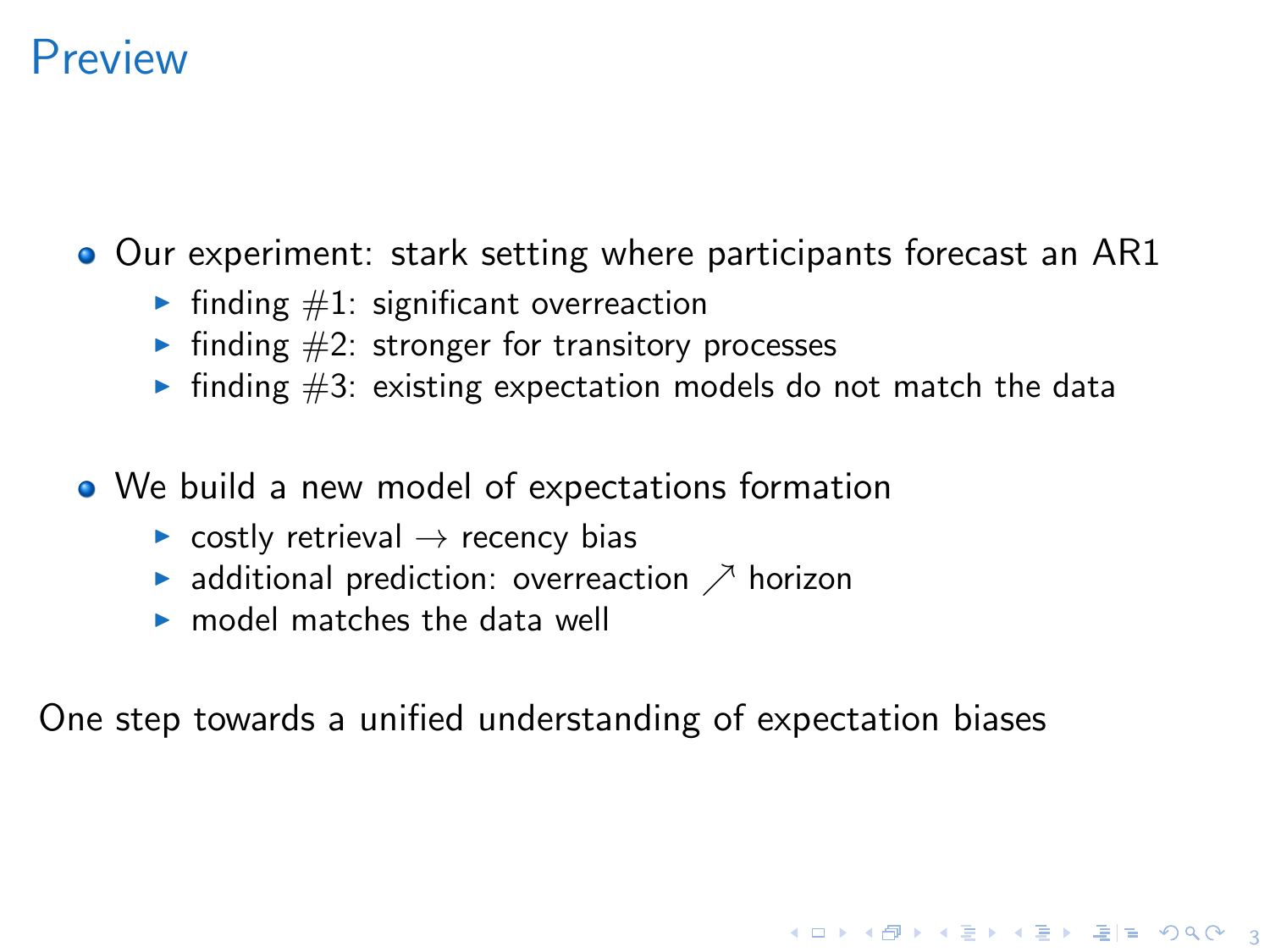#### **Literature**

Connects to 3 main branches of research on expectations:

- 1 Survey forecasts: [De Bondt and Thaler \(1990\)](#page-23-0), [Greenwood and](#page-24-0) [Shleifer \(2014\)](#page-24-0), [Gennaioli, Ma and Shleifer \(2016\)](#page-24-1), [Bordalo et al.](#page-23-1) [\(2019,](#page-23-1) [2020b\)](#page-23-2), [Bouchaud et al. \(2019\)](#page-24-2), [Barrero \(2020\)](#page-23-3), [Wang \(2019\)](#page-26-0)
- 2 Forecasting experiments: [Hey \(1994\)](#page-25-0), [Reimers and Harvey \(2011\)](#page-25-1), [Beshears et al. \(2013\)](#page-23-4), [Frydman and Nave \(2016\)](#page-24-3)
- 3 Models of expectations formation: [Bordalo, Gennaioli and Shleifer](#page-23-5) [\(2018,](#page-23-5) [2020a\)](#page-23-6), [Nagel and Xu \(2019\)](#page-25-2), [Wachter and Kahana \(2020\)](#page-25-3), [da Silveira, Sung and Woodford \(2020\)](#page-24-4)

4 ロ ▶ 4 @ ▶ 4 평 ▶ 4 평 ▶ 평 | ≆ | 9 Q ⊙ | 4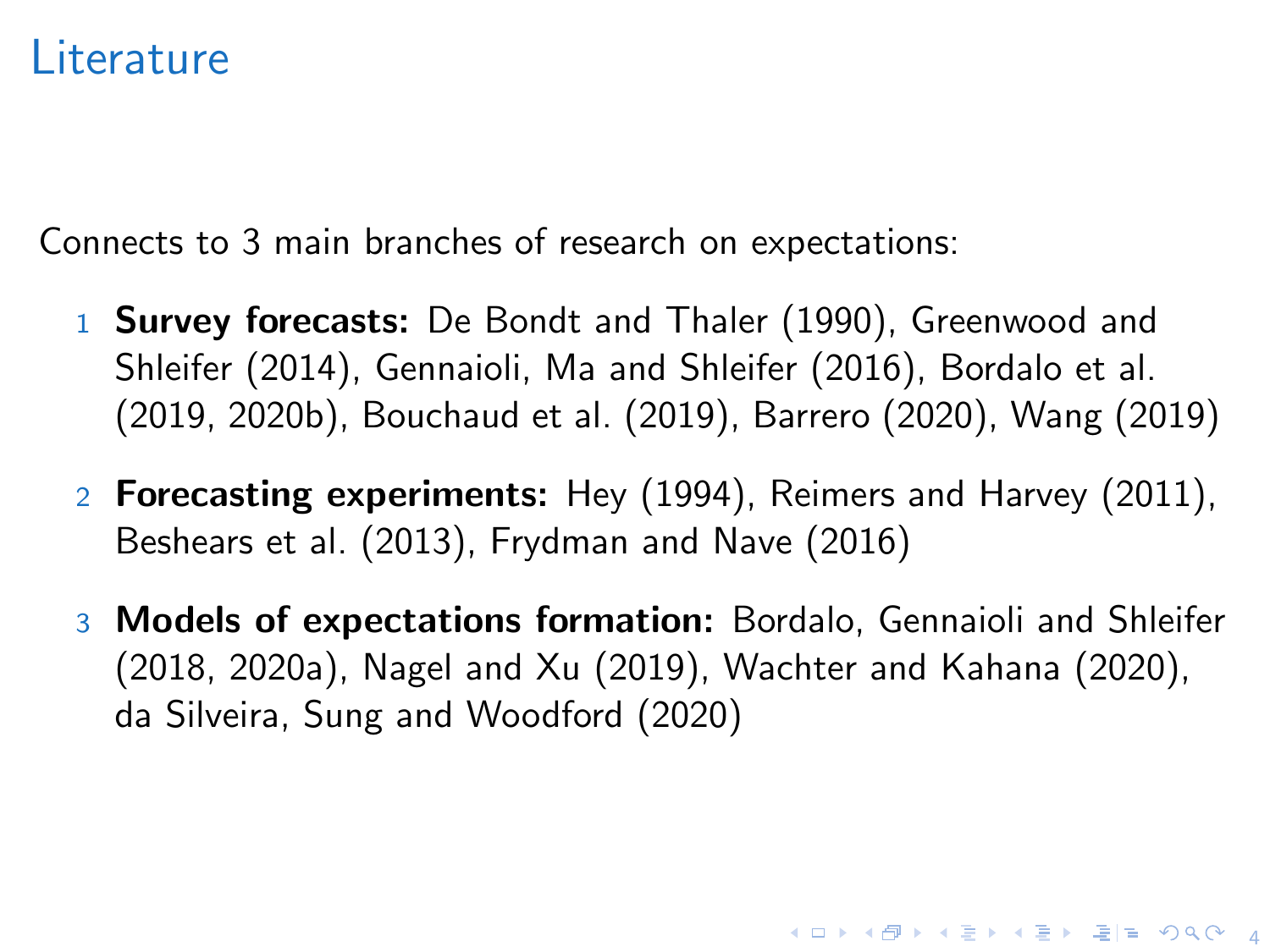# Roadmap

#### 1 [Experiment design](#page-10-0)

2 [Results: overreaction & persistence, fit of existing models](#page-12-0)

#### **[Model](#page-17-0)**

4 [Additional prediction on horizon](#page-20-0)



K ロ K K @ K K 할 K K 할 X (할 X ) 할 말 수 있습니다.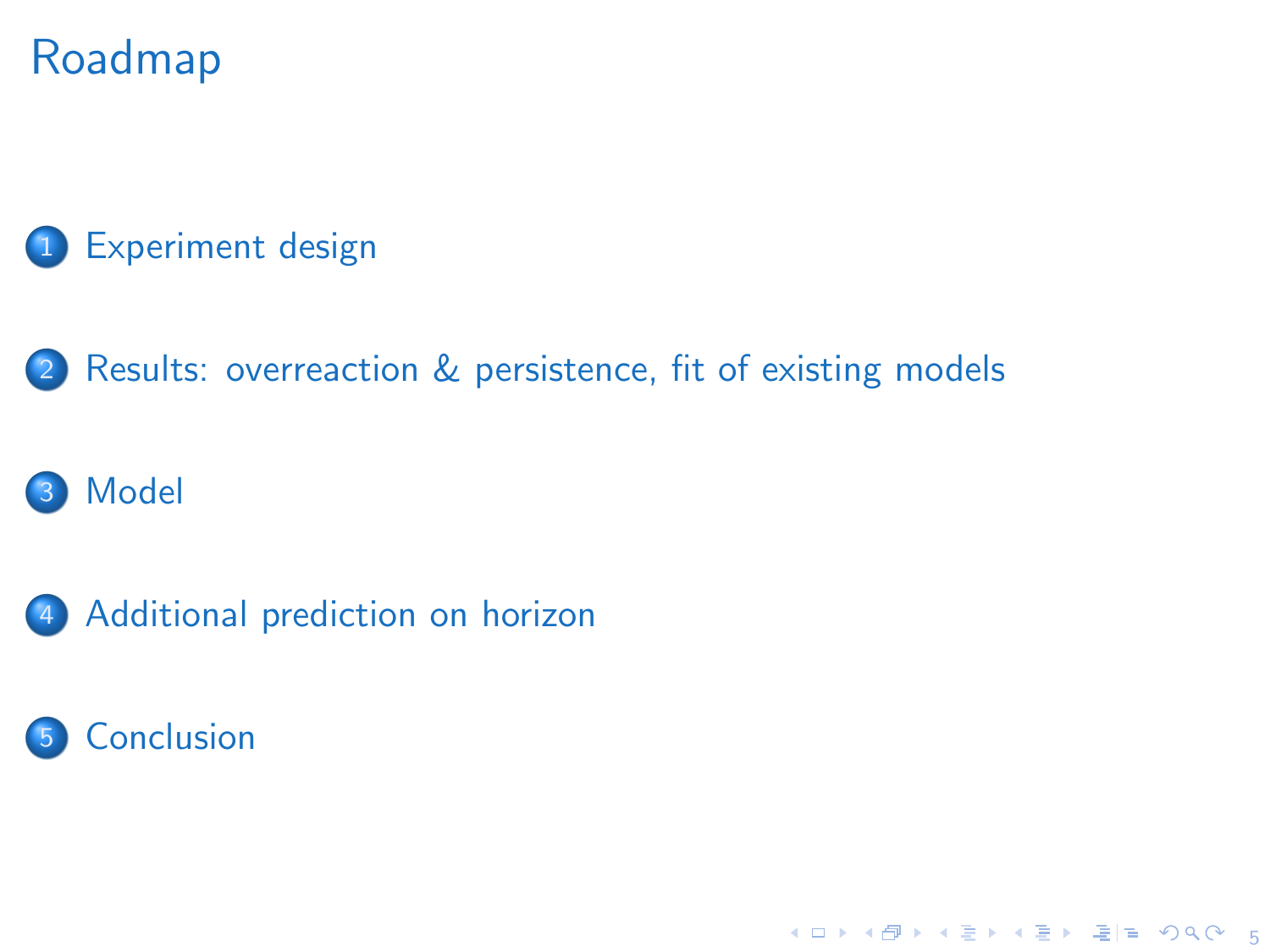## <span id="page-10-0"></span>Experiment Design

- Forecast AR1 process  $(x_{t+1} = \rho x_t + \epsilon_{t+1})$ :
	- $\blacktriangleright$  shown 40 past realizations
	- **If** make 40 forecasts at different horizons (baseline:  $t + 1$  and  $t + 2$ )
	- compensation  $\nearrow$  accuracy of forecast
	- $\blacktriangleright$  no hidden private information
- Randomly assigned into different conditions:
	- Figure test 1 (main): vary  $\rho$  from 0 to 1
	- ightharpoont test 2: different forecast horizons  $(1, 2, 5)$
	- $\triangleright$  test 3: explain DGP (stable AR1 vs. stable random process)
- **•** Participants:
	- ▶ Amazon MTurk (Test 1, 2), MIT EECS undergrad (Test 3)

**K ロ ▶ K @ ▶ K 할 ▶ K 할 ▶ 할 말 알 아 있어...**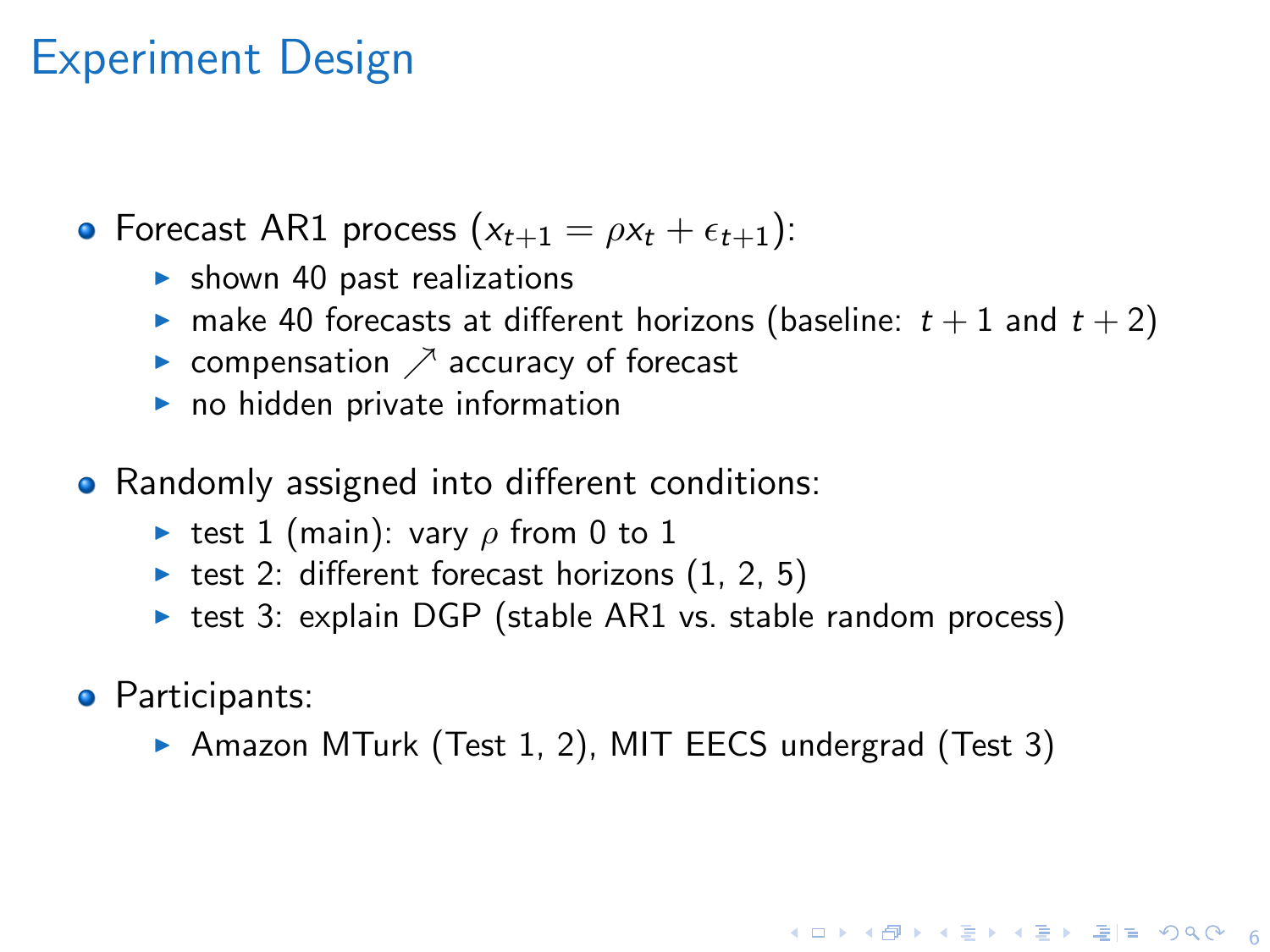

- Click to predict  $x_{t+1}$  and  $x_{t+2}$
- Then  $x_{t+1}$  is realized; new forecasts are asked; iterate 40 times

**Y ロ X 4 @ X X 할 X X 할 X 결[될 X 9 Q O L 7**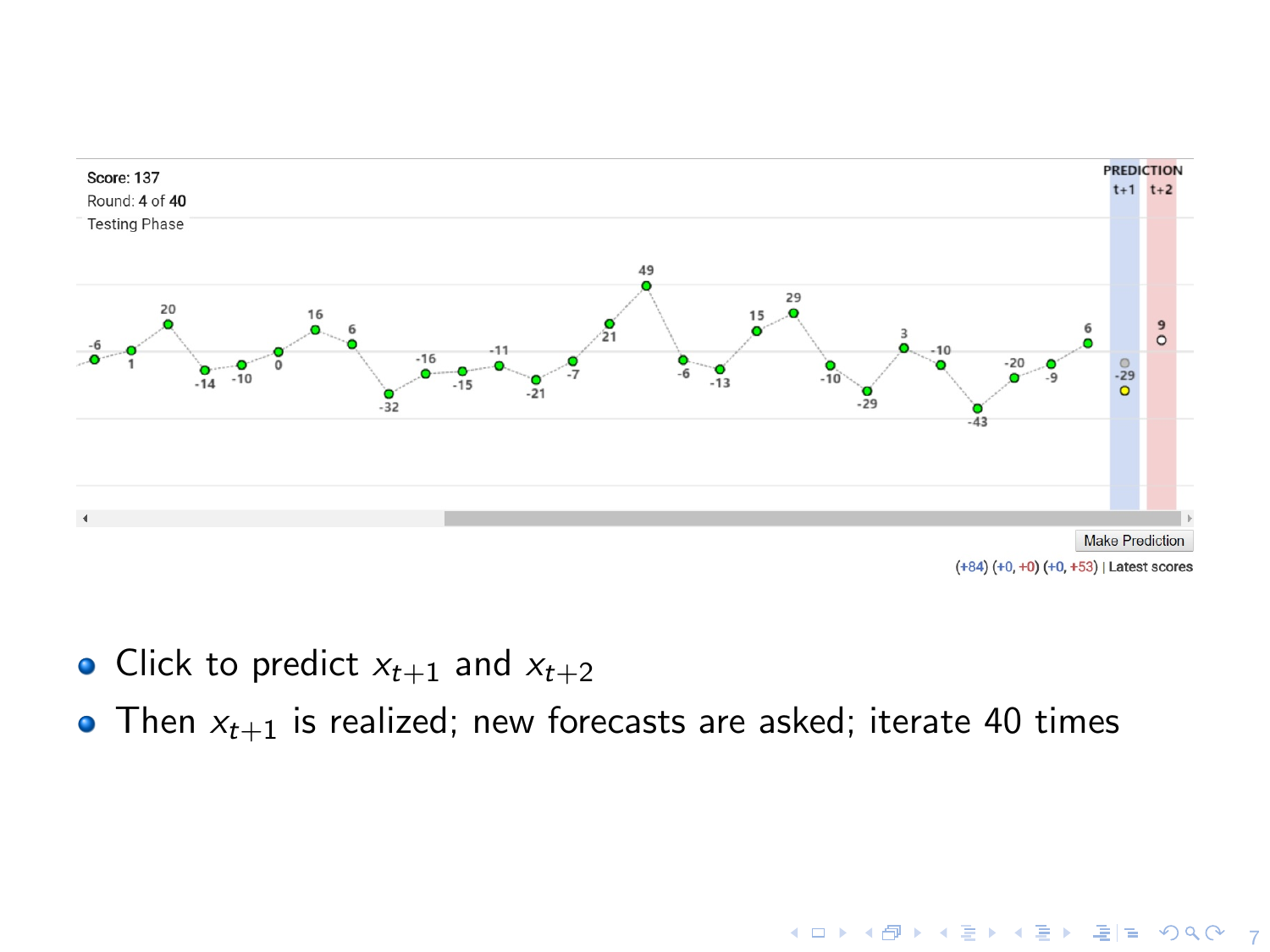## <span id="page-12-0"></span>Basic fact: overreaction & persistence

We measure bias as implied persistence in forecasts:

$$
F_t x_{t+1} = \rho^s x_t + u_t
$$

 $\rho^{\rm s}$ compared to  $\rho$ :



K ロ K K @ K K 할 K K 할 X 및 필 및 K 9 Q O U 8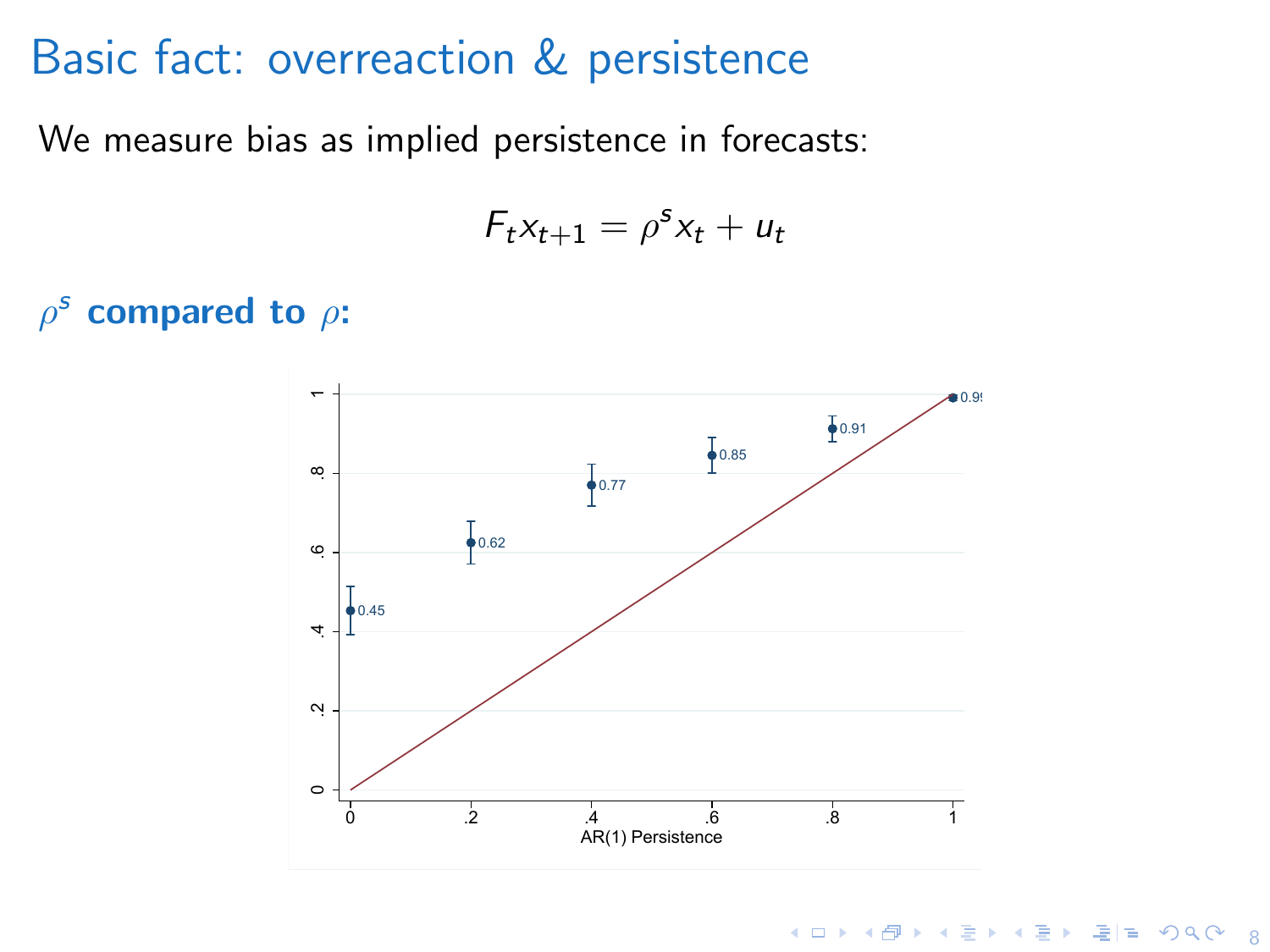# Basic fact: overreaction & persistence

Robustness:

- Different subgroups & demographics
- **•** First half vs. second half of experiment
- Use in-sample least-square learning as benchmark
- **•** Explicitly provide linear AR1 prior

Do existing models match this fact?

<span id="page-13-0"></span>

9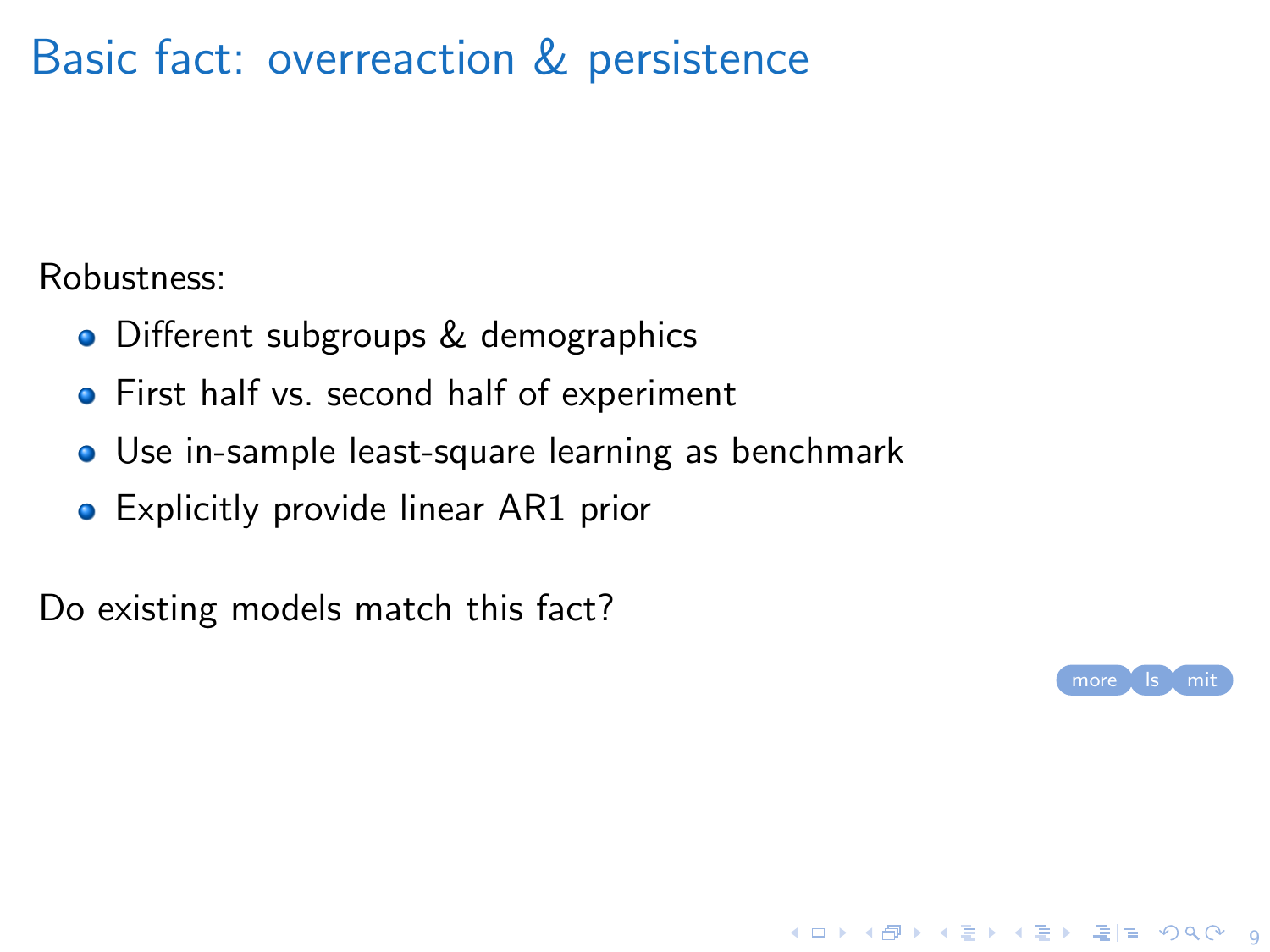#### Existing models

#### **• Backward-looking models**

Extrapolative [\(Metzler, 1941\)](#page-25-4)

$$
F_t x_{t+1} - x_t = \gamma (x_t - x_{t-1})
$$

Adaptive [\(Nerlove, 1958\)](#page-25-5)

$$
F_t x_{t+1} = (1 - \lambda)x_t + \lambda F_{t-1} x_t
$$

#### **•** Forward-looking models

- Rational expectations:  $F_t x_{t+1} = E_t x_{t+1}$
- ▶ Diagnostic [\(Bordalo, Gennaioli and Shleifer, 2018\)](#page-23-5)

$$
F_t x_{t+1} = E_t x_{t+1} + \gamma (E_t x_{t+1} - E_{t-1} x_{t+1})
$$

▶ Sticky [\(Coibion and Gorodnichenko, 2015\)](#page-24-5)

$$
F_t x_{t+1} = E_t x_{t+1} + \lambda (F_{t-1} x_{t+1} - E_t x_{t+1})
$$

 $\triangleright$  Constant gain learning [\(Nagel and Xu, 2019\)](#page-25-2)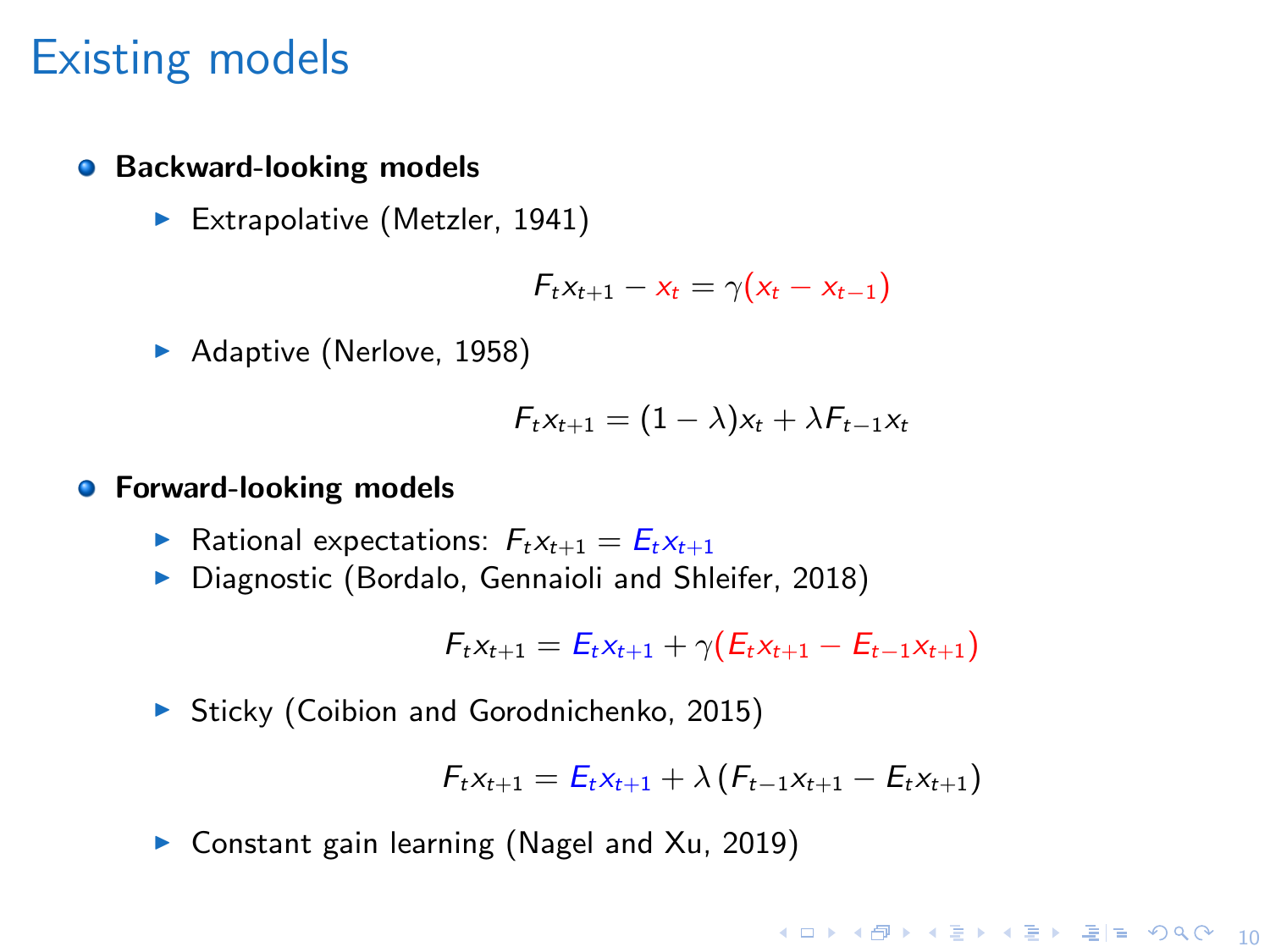## Existing models fail to match the data

- **•** Estimate each model to fit all forecast data
- Plot  $\rho^{\mathsf{s}}$  in model against  $\rho$

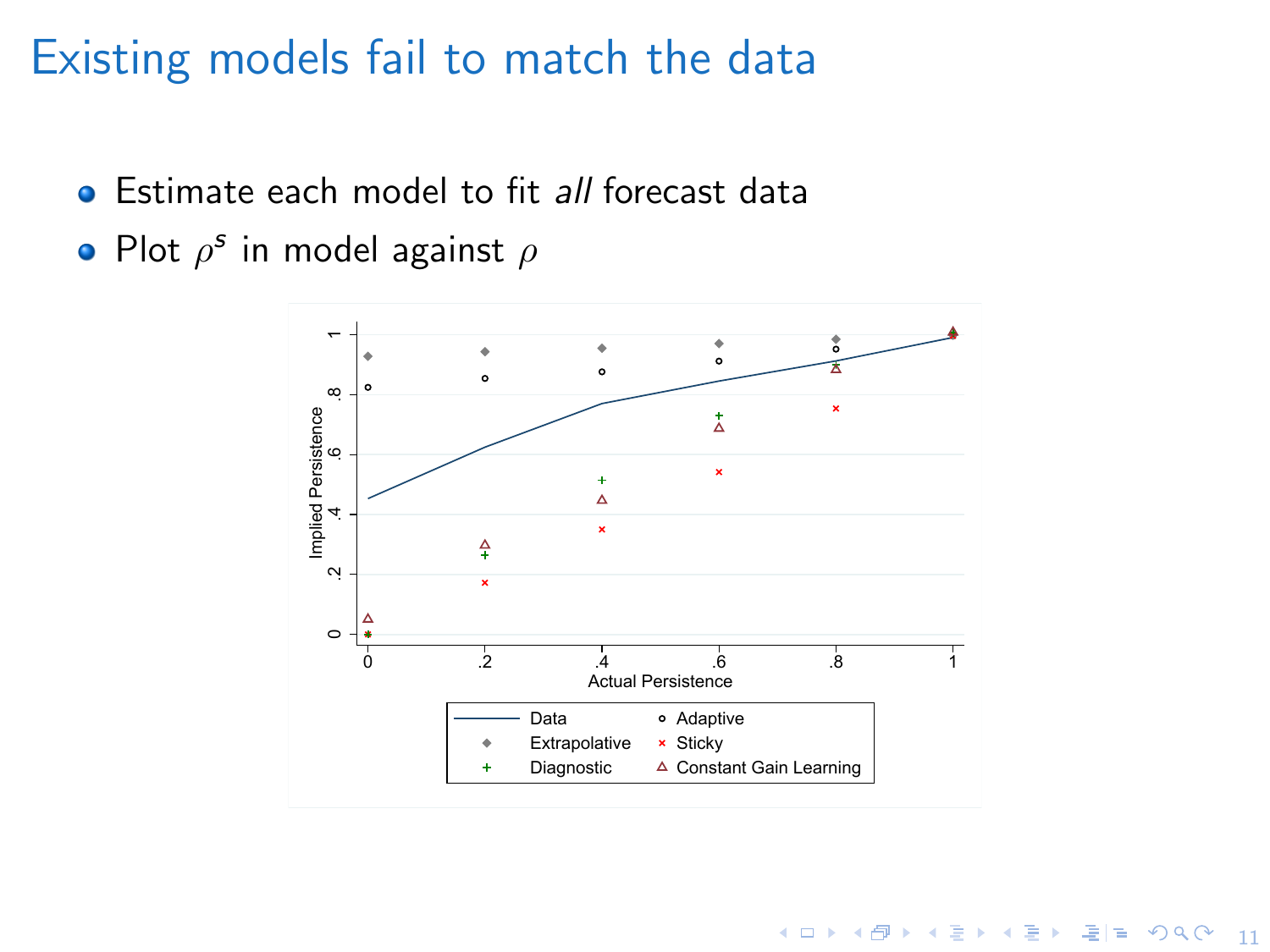Existing models fail to match the data

- Data:  $\rho^s$  adapts to  $\rho$ , but insufficiently
	- $\blacktriangleright$  "kernel of truth"
- **•** Backward-looking models do not adapt enough to  $\rho$ 
	- $\rho^s$  too high for low persistence series
- **•** Forward-looking models adapt too much
	- $\rho^s$  too low for low persistence series
	- $\triangleright$  e.g., diagnostic expectations [\(Bordalo, Gennaioli and Shleifer, 2018\)](#page-23-5)  $=$  RE when  $\rho = 0$

10 ▶ 1 @ ▶ 1 블 ▶ 1 블 ▶ 블 블 | 9 Q ① - 12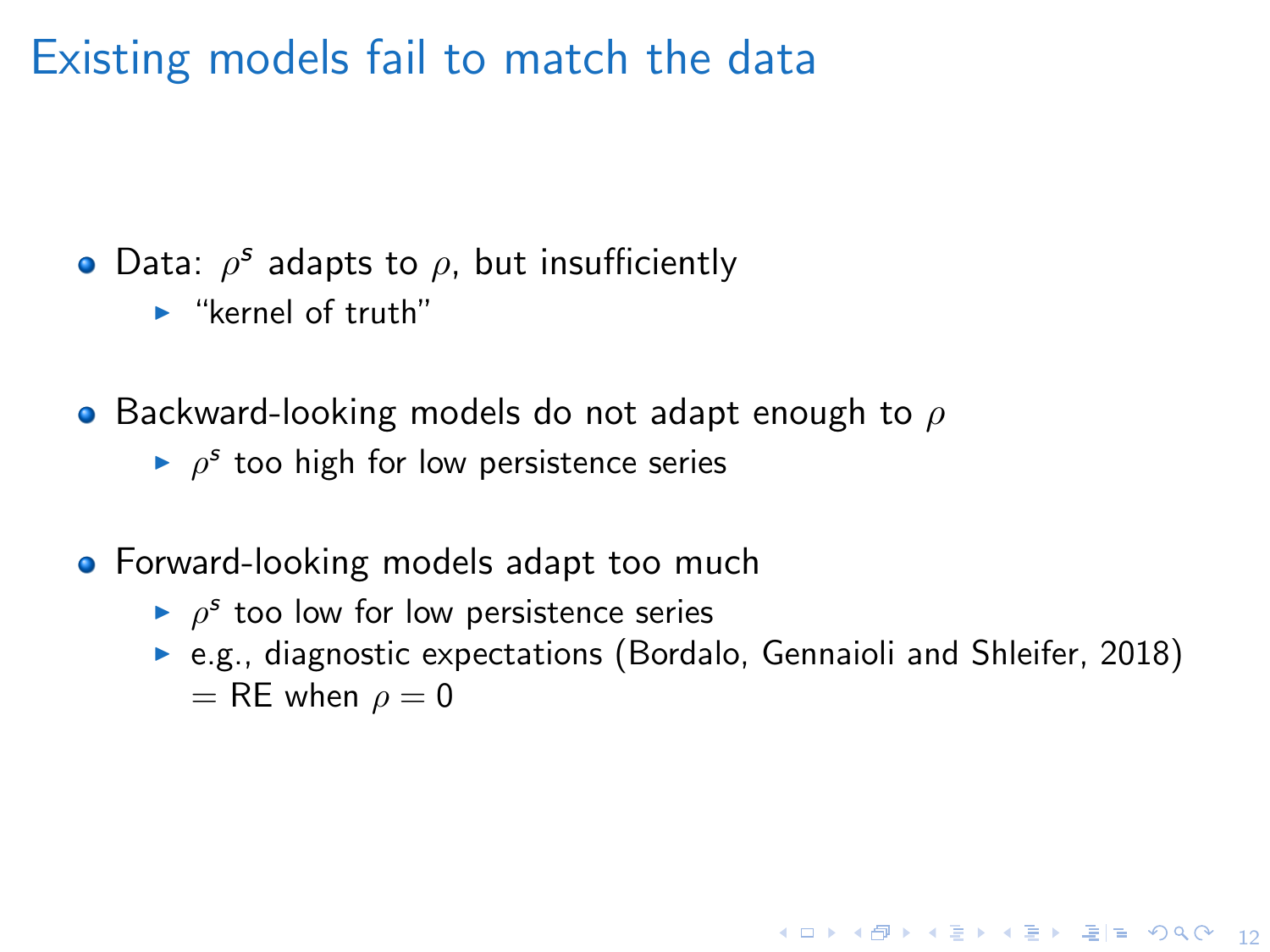#### <span id="page-17-0"></span>Model: setup

• AR1 process:  $x_{t+1} = (1 - \rho)\mu + \rho x_t + \epsilon_{t+1}$ . Forecast  $F_t x_{t+h}$ .

- needs to estimate  $\mu$  (true  $\mu = 0$ ); knows  $\rho$  (for simplicity)
- $\triangleright$  observes  $x_t$  and costly utilization of past  $x_{t-k}$  in working memory
- $\triangleright$  what is "on top of the mind"

• Minimizes forecast-error, subject to cost of retrieval  $C_t(S_t)$ :

$$
\min_{S_t} \mathbb{E}\left[\min_{\substack{F_t x_{t+h} \\ \text{benefit} = (1-\rho^h)^2 \text{var}(\mu|S_t)}} \mathbb{E}\left[(F_t x_{t+h} - x_{t+h})^2 | S_t\right] + \underbrace{C_t(S_t)}_{\text{cost}}\right]
$$

 $\blacktriangleright$   $S_t$ : retrieved information set (past observations, etc)  $\blacktriangleright \; \; \mathcal{C}_t(\mathcal{S}_t) = \omega[\exp(2\log(2)\cdot \gamma \cdot \mathbb{I}(\mathcal{S}_t, \mu | \mathsf{x}_t)) - 1]/\gamma$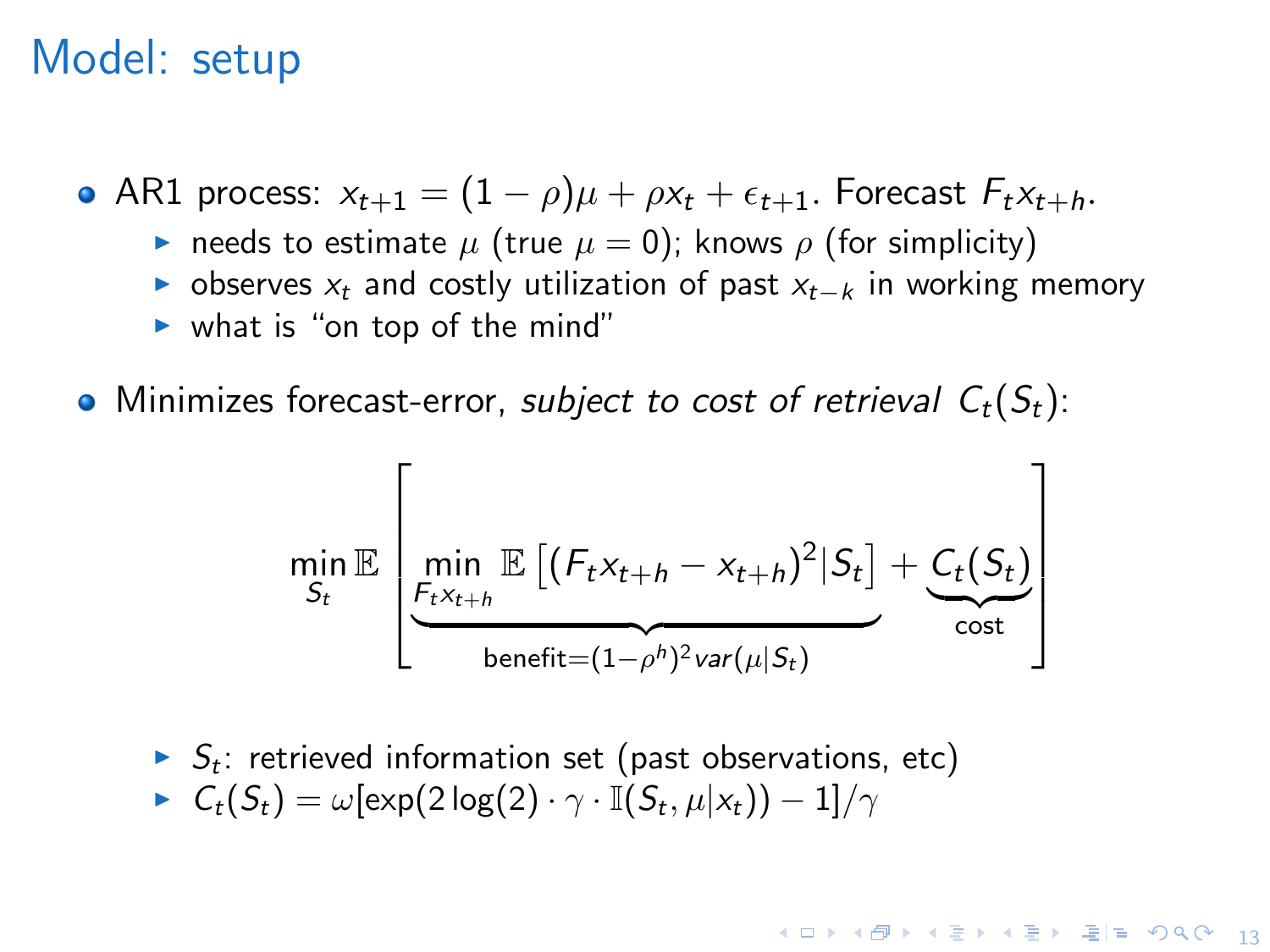#### Model: solution

$$
F_t x_{t+h} = \underset{\text{rational}}{\rho^h x_t} + \underset{\text{overreaction}}{\underbrace{G(\rho^h)x_t}} + \epsilon_t
$$

 $G > 0$  measures overreaction and is decreasing in  $\rho^h$ :

- $\triangleright$  G(0) > 0: overreaction when  $\rho = 0$
- $\triangleright$   $G(1) = 0$ : rational when  $\rho = 1$
- Intuition: relies "too much" on  $x_t$  to infer  $\mu$ 
	- $\triangleright$  natural way to generate more overreaction for low persistence & long forecast horizon (later)

10 ▶ 1 @ ▶ 1 블 ▶ 1 블 ▶ 블 블 | 9 Q ① - 14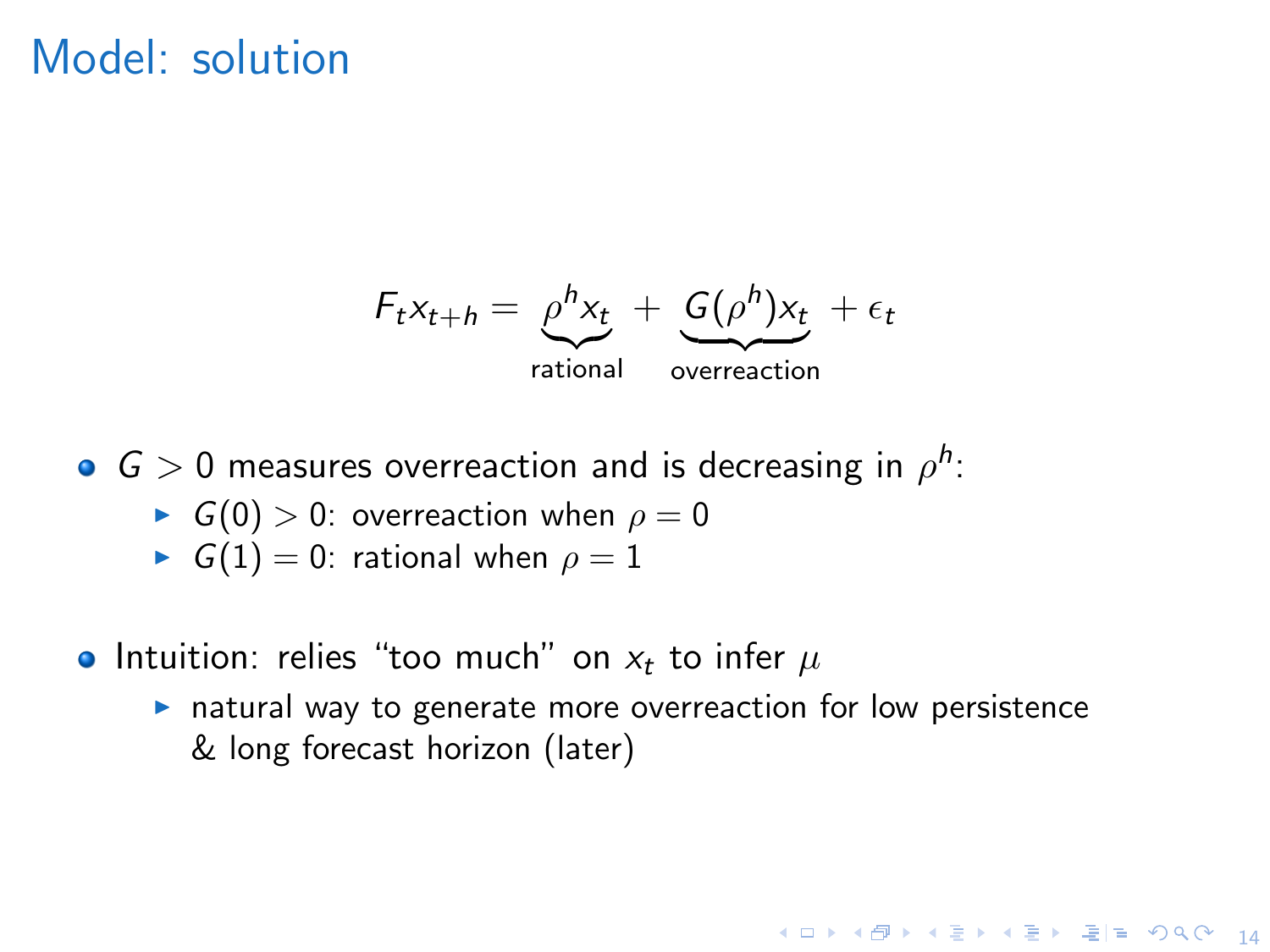# Model fit

- Estimate our model's retrieval cost function to fit *all* forecast data
- Plot  $\rho^{\mathsf{s}}$  in model against  $\rho$



K ロ ▶ K @ ▶ K 할 ▶ K 할 ▶ [할 바 ) 이익(어

<span id="page-19-0"></span>15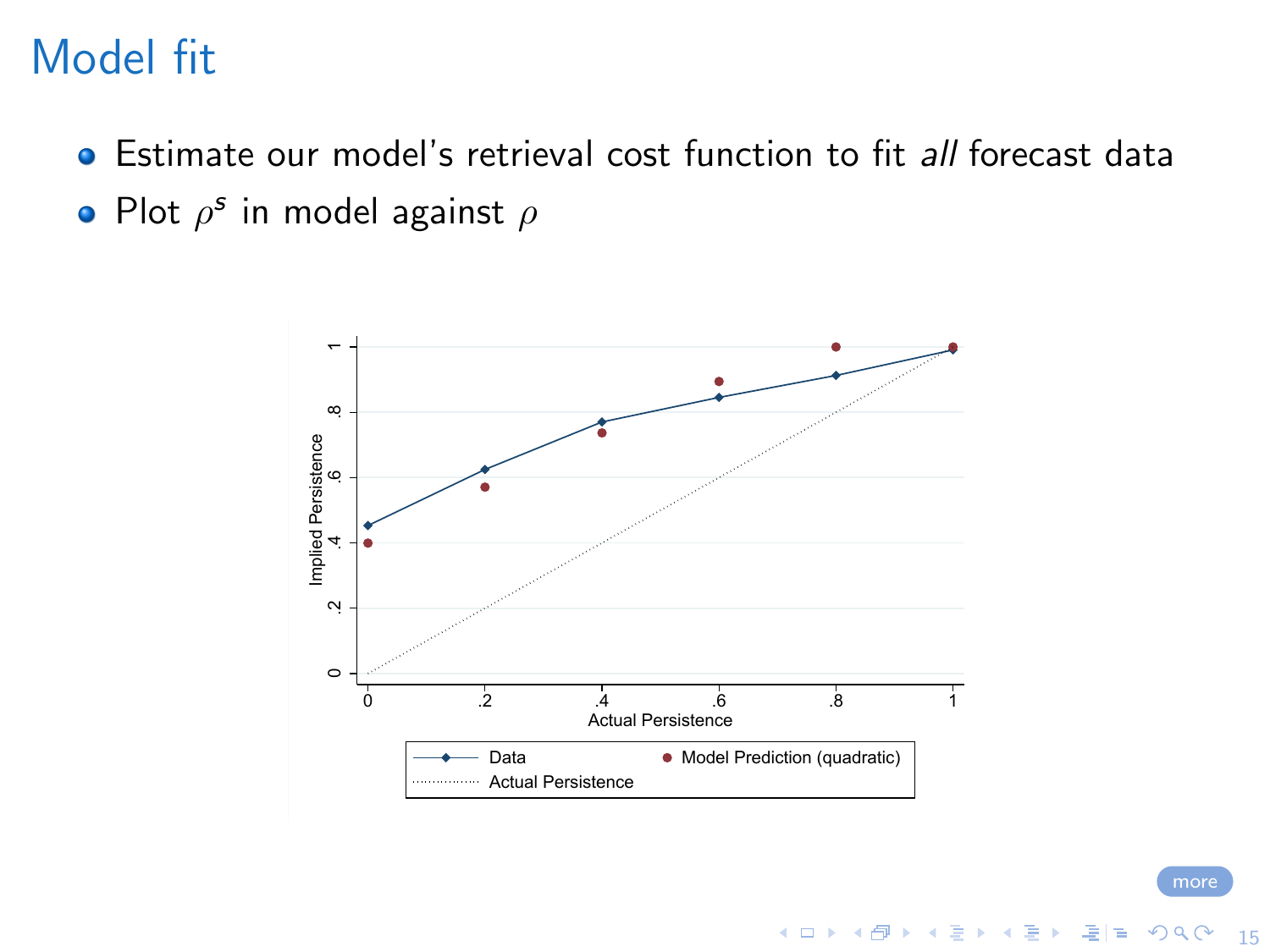## <span id="page-20-0"></span>Forecast horizon

Model: more overreaction at longer horizons (overreaction  $\uparrow$  in  $\rho^h)$ 

- $\triangleright$  consistent with the data
- $\blacktriangleright$  [Giglio and Kelly \(2018\)](#page-24-6), [Wang \(2019\)](#page-26-0), [d'Arienzo \(2020\)](#page-24-7)
- $\rho^s$  implied by  $F_t x_{t+2}$  vs.  $\rho$

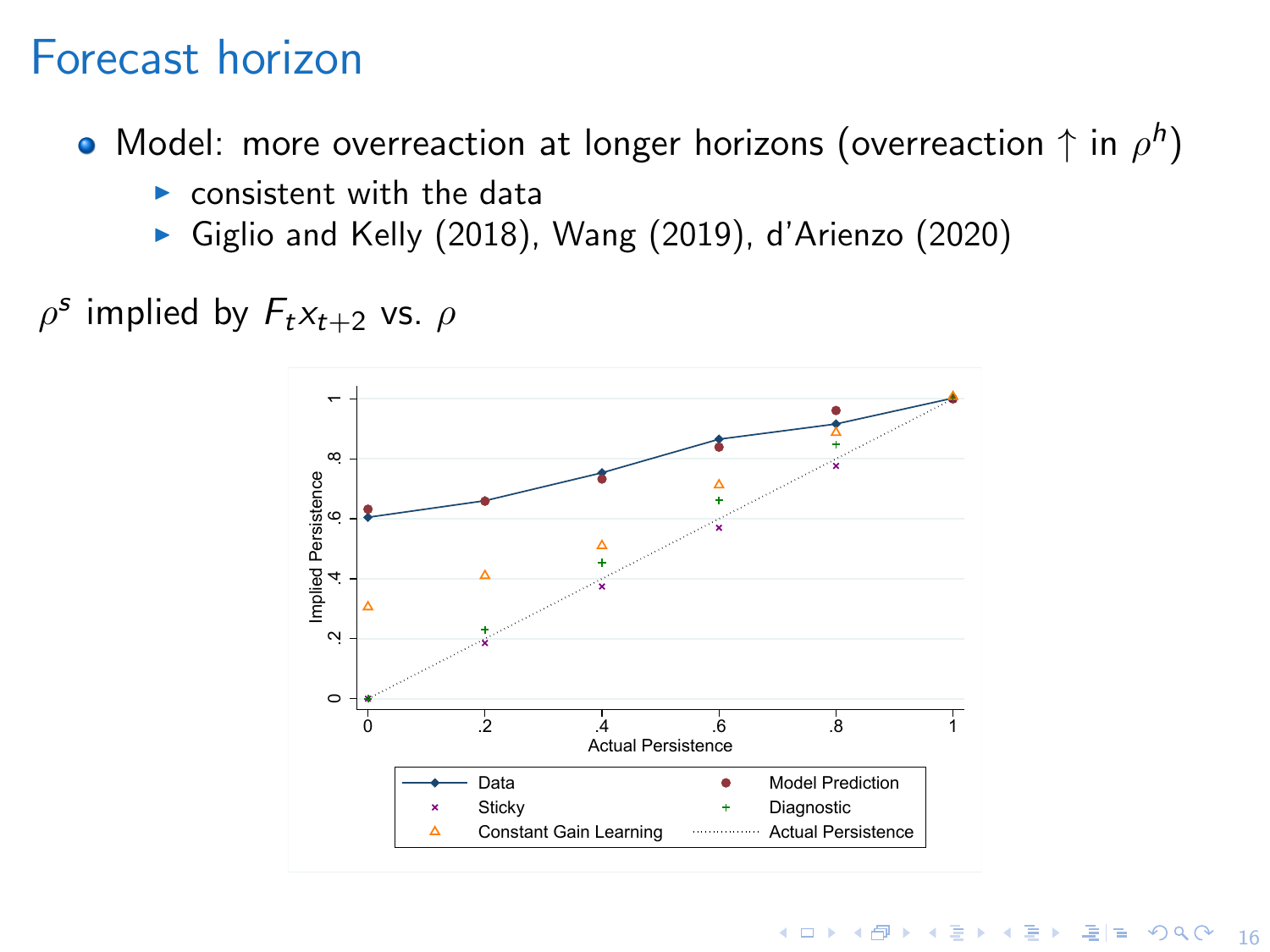## Forecast horizon

Model: more overreaction at longer horizons (overreaction  $\uparrow$  in  $\rho^h)$ 

- $\triangleright$  consistent with the data
- $\blacktriangleright$  [Giglio and Kelly \(2018\)](#page-24-6), [Wang \(2019\)](#page-26-0), [d'Arienzo \(2020\)](#page-24-7)
- $\rho^s$  implied by  $F_t x_{t+5}$  vs.  $\rho$

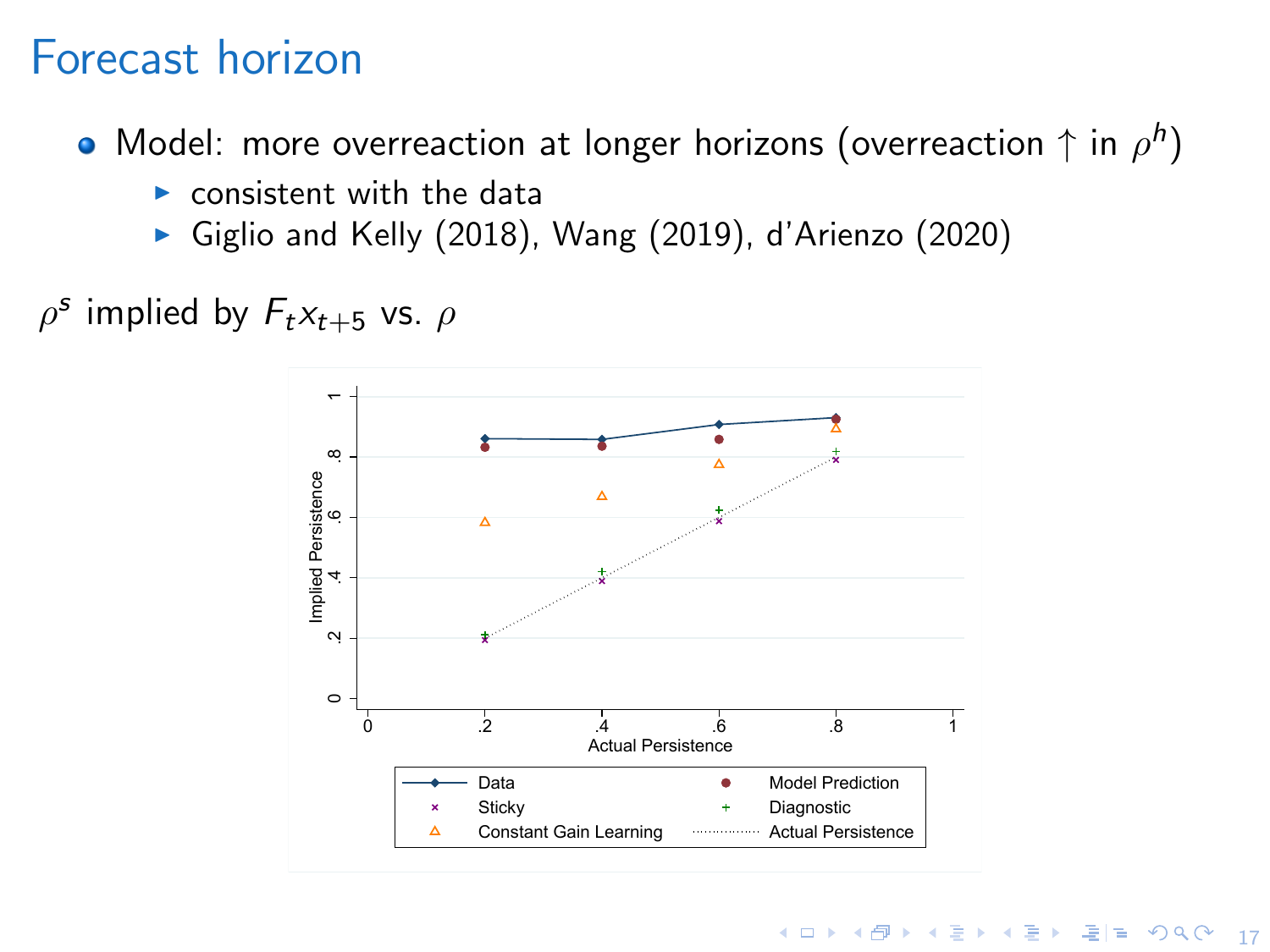# <span id="page-22-0"></span>Conclusion

• Key fact: more overreaction for less persistent processes

- $\blacktriangleright$  demonstrate clearly through randomized experiments
- $\triangleright$  robust & echo suggestive evidence in field data
- $\triangleright$  existing expectations models do not fit very well
- Model of expectations with costly utilization of past info
	- $\triangleright$  recent observation comes to mind more easily
	- $\blacktriangleright$  model fits data very closely
- Additional implications
	- $\triangleright$  more overreaction for long horizon
	- $\triangleright$  imperfect use of past info: overreaction; imperfect perception of recent info: underreaction

18 D X 4 D X 4 E X 4 E X 2 E H 2 9 9 0 18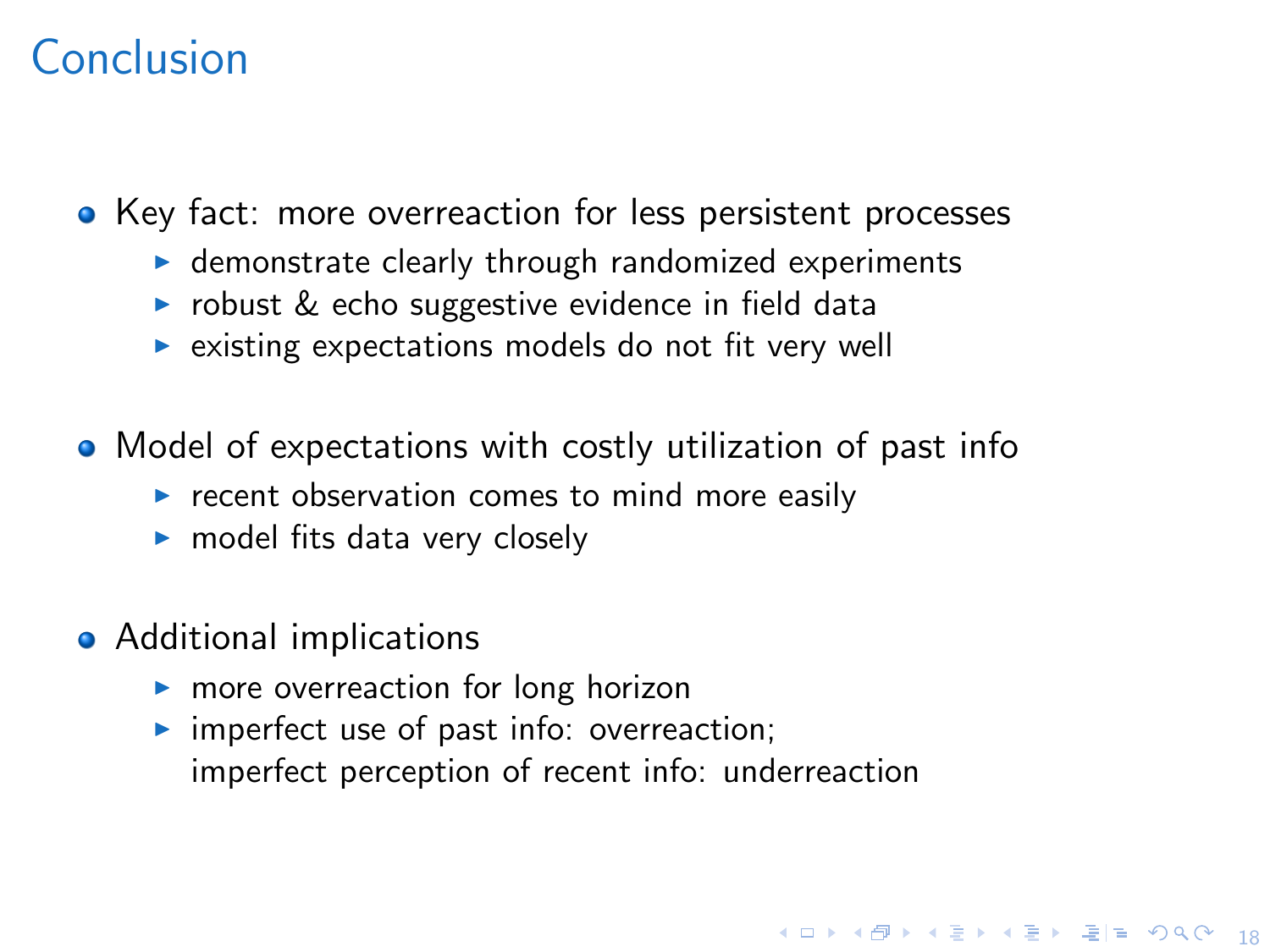#### References I

- <span id="page-23-3"></span>Barrero, Jose Maria, "The Micro and Macro Implications of Managers' Beliefs," Working Paper 2020.
- <span id="page-23-7"></span>Ben-David, Itzhak, John R Graham, and Campbell R Harvey, "Managerial Miscalibration," Quarterly Journal of Economics, 2013, 128 (4), 1547–1584.
- <span id="page-23-4"></span>Beshears, John, James J Choi, Andreas Fuster, David Laibson, and Brigitte C Madrian, "What Goes Up Must Come Down? Experimental Evidence on Intuitive Forecasting," American Economic Review, 2013, 103 (3), 570–574.
- <span id="page-23-0"></span>Bondt, Werner De and Richard H Thaler, "Do Security Analysts Overreact?," American Economic Review, 1990, pp. 52–57.
- <span id="page-23-5"></span>Bordalo, Pedro, Nicola Gennaioli, and Andrei Shleifer, "Diagnostic Expectations and Credit Cycles," Journal of Finance, 2018, 73 (1), 199–227.
- <span id="page-23-6"></span> $, \underline{\hspace{1cm}}$ , and  $\underline{\hspace{1cm}}$ , "Memory, Attention, and Choice," Quarterly Journal of Economics, 2020, 135 (3), 1399–1442.
- <span id="page-23-1"></span> $, \ldots$ , Rafael La Porta, and Andrei Shleifer, "Diagnostic Expectations and Stock Returns," Journal of Finance, 2019, 74 (6), 2839–2874.
- <span id="page-23-2"></span> $, \underline{\hspace{1cm}}$ , Yueran Ma, and Andrei Shleifer, "Overreaction in Macroeconomic Expectations," American Economic Review, 2020, 110 (9), 2748–82.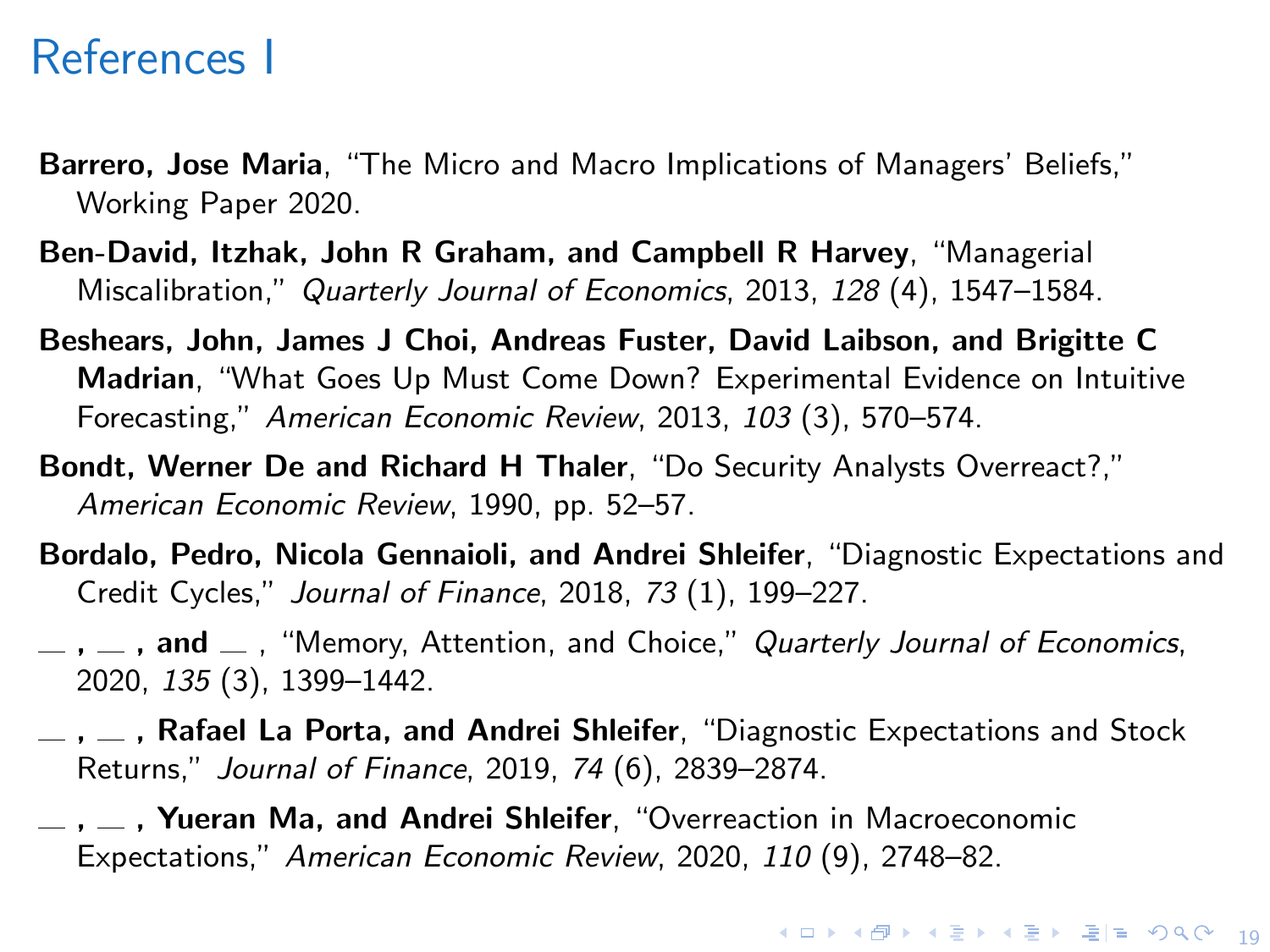# References II

- <span id="page-24-2"></span>Bouchaud, Jean-Philippe, Philipp Krueger, Augustin Landier, and David Thesmar, "Sticky Expectations and the Profitability Anomaly," Journal of Finance, 2019, 74 (2), 639–674.
- <span id="page-24-5"></span>Coibion, Olivier and Yuriy Gorodnichenko, "Information Rigidity and the Expectations Formation Process: A Simple Framework and New Facts," American Economic Review, 2015, 105 (8), 2644–78.
- <span id="page-24-4"></span>da Silveira, Rava Azeredo, Yeji Sung, and Michael Woodford, "Optimally Imprecise Memory and Biased Forecasts," Working Paper 2020.
- <span id="page-24-7"></span>d'Arienzo, Daniele, "Increasing Overreaction and Excess Volatility of Long Rates," Working Paper 2020.
- <span id="page-24-3"></span>Frydman, Cary and Gideon Nave, "Extrapolative Beliefs in Perceptual and Economic Decisions: Evidence of a Common Mechanism," Management Science, 2016, 63 (7), 2340–2352.
- <span id="page-24-1"></span>Gennaioli, Nicola, Yueran Ma, and Andrei Shleifer, "Expectations and Investment," NBER Macroeconomics Annual, 2016, 30 (1), 379–431.
- <span id="page-24-6"></span>Giglio, Stefano and Bryan Kelly, "Excess Volatility: Beyond Discount Rates," Quarterly Journal of Economics, 2018, 133 (1), 71–127.
- <span id="page-24-0"></span>4 ロ ▶ 4 @ ▶ 4 로 ▶ 4 로 ▶ - 로(보) 90,00 (20) Greenwood, Robin and Andrei Shleifer, "Expectations of Returns and Expected Returns," Review of Financial Studies, 2014, 27 (3), 714–746.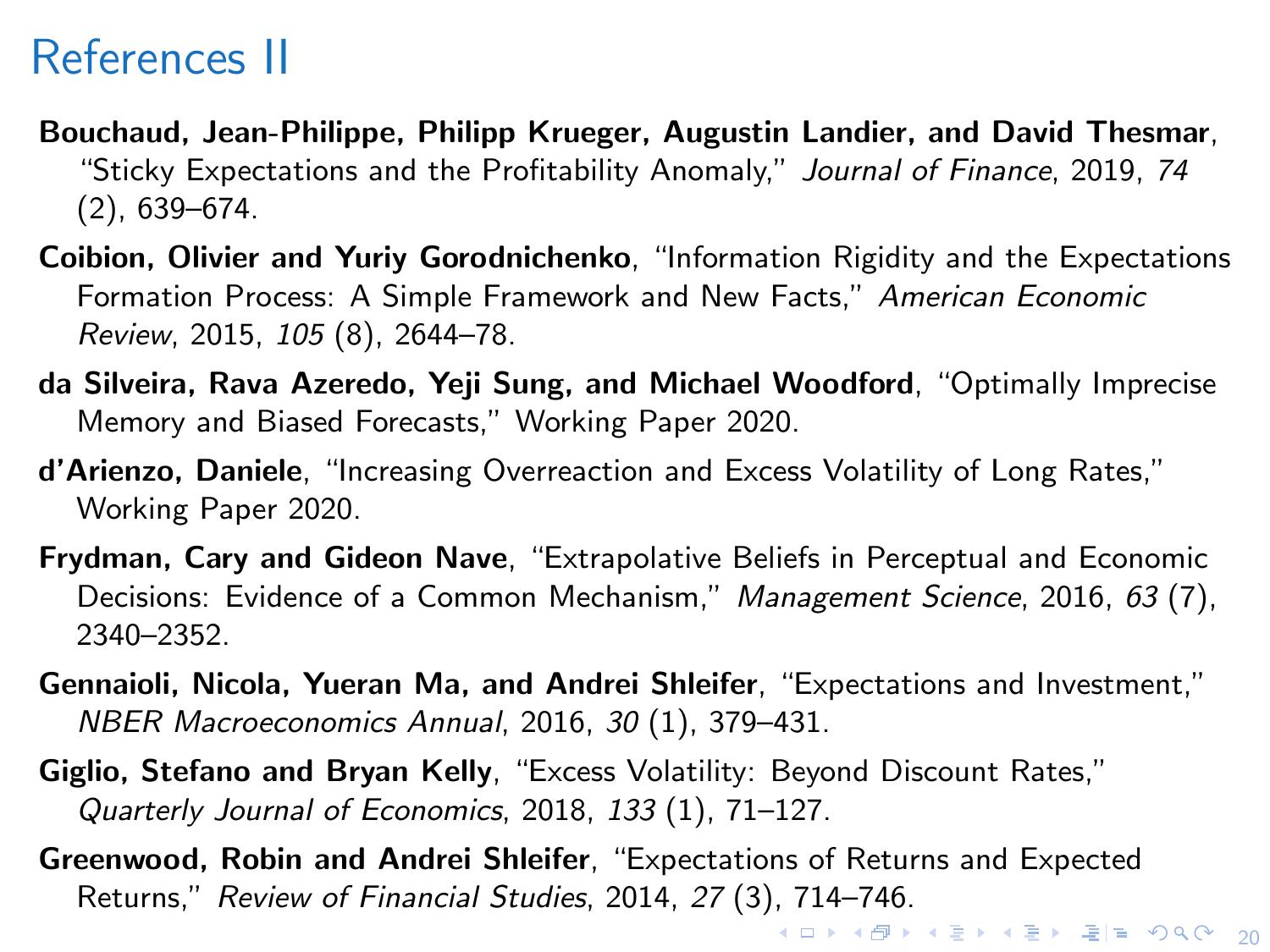## References III

- <span id="page-25-8"></span> $\equiv$  and Samuel G Hanson, "Waves in Ship Prices and Investment," Quarterly Journal of Economics, 2015, 130 (1), 55–109.
- <span id="page-25-0"></span>Hey, John D, "Expectations Formation: Rational or Adaptive or :.?," Journal of Economic Behavior & Organization, 1994, 25 (3), 329–349.
- <span id="page-25-6"></span>Malmendier, Ulrike and Geoffrey Tate, "CEO Overconfidence and Corporate Investment," Journal of Finance, 2005, 60 (6), 2661–2700.
- <span id="page-25-4"></span>Metzler, Lloyd A, "The Nature and Stability of Inventory Cycles," Review of Economics and Statistics, 1941, 23 (3), 113–129.
- <span id="page-25-2"></span>Nagel, Stefan and Zhengyang Xu, "Asset Pricing With Fading Memory," Review of Financial Studies, 2019, Forthcoming.
- <span id="page-25-5"></span>Nerlove, Marc, "Adaptive Expectations and Cobweb Phenomena," Quarterly Journal of Economics, 1958, 72 (2), 227–240.
- <span id="page-25-7"></span>Pope, Devin G and Maurice E Schweitzer, "Is Tiger Woods Loss Averse? Persistent Bias in the Face of Experience, Competition, and High Stakes," American Economic Review, 2011, 101 (1), 129–57.
- <span id="page-25-1"></span>Reimers, Stian and Nigel Harvey, "Sensitivity to Autocorrelation in Judgmental Time Series Forecasting," International Journal of Forecasting, 2011, 27 (4), 1196-1214.
- <span id="page-25-3"></span>Wachter, Jessica A and Michael Jacob Kahana, "A Retrieved-Context Theory of Financial Decisions," Working Paper 2020.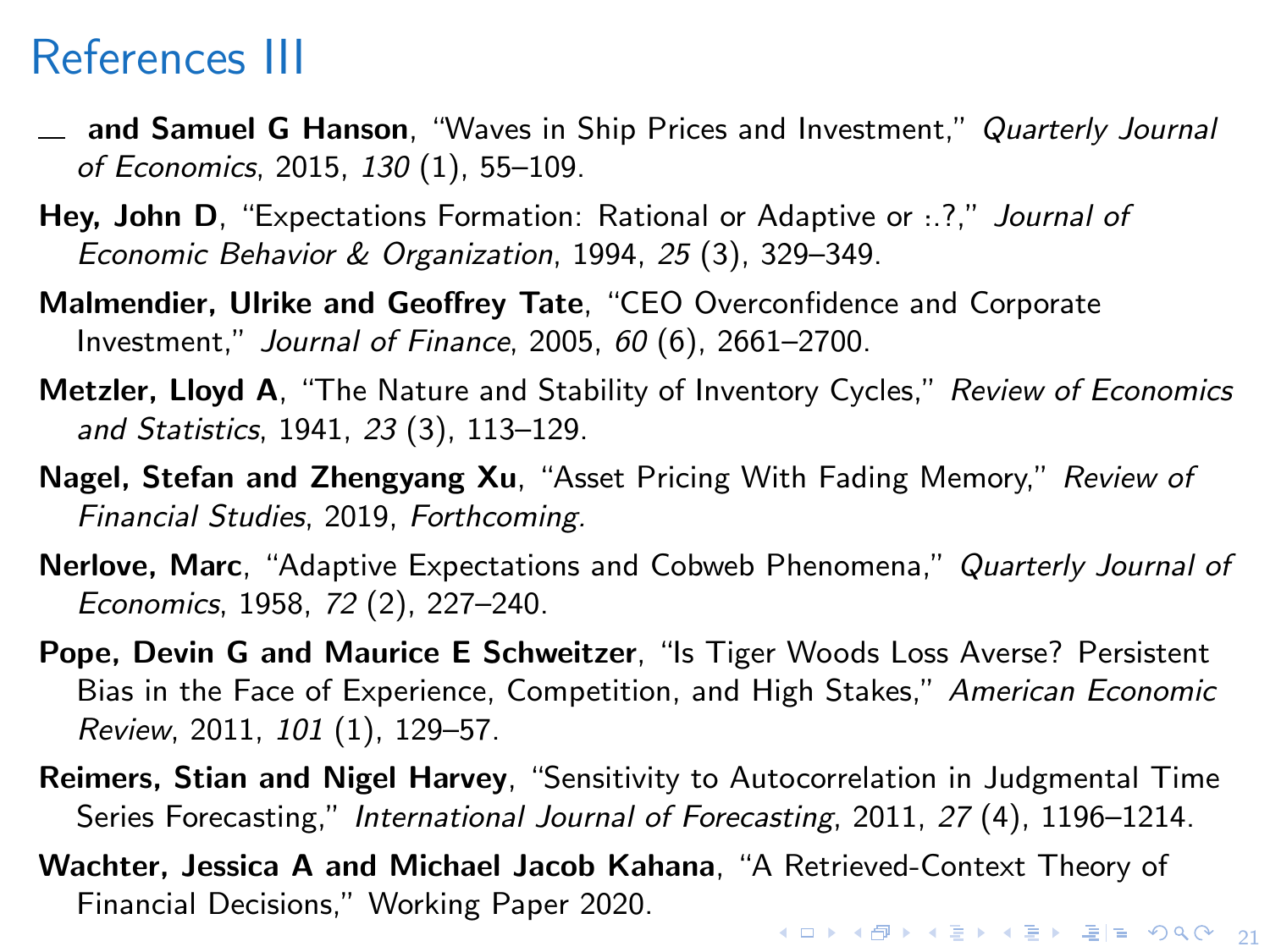## References IV

<span id="page-26-0"></span>Wang, Chen, "Under- and Over-Reaction in Yield Curve Expectations," Working Paper 2019.

4 ロ → 4 @ ▶ 4 블 ▶ 4 블 ▶ - 콜| 늘 - 9 Q Q - 22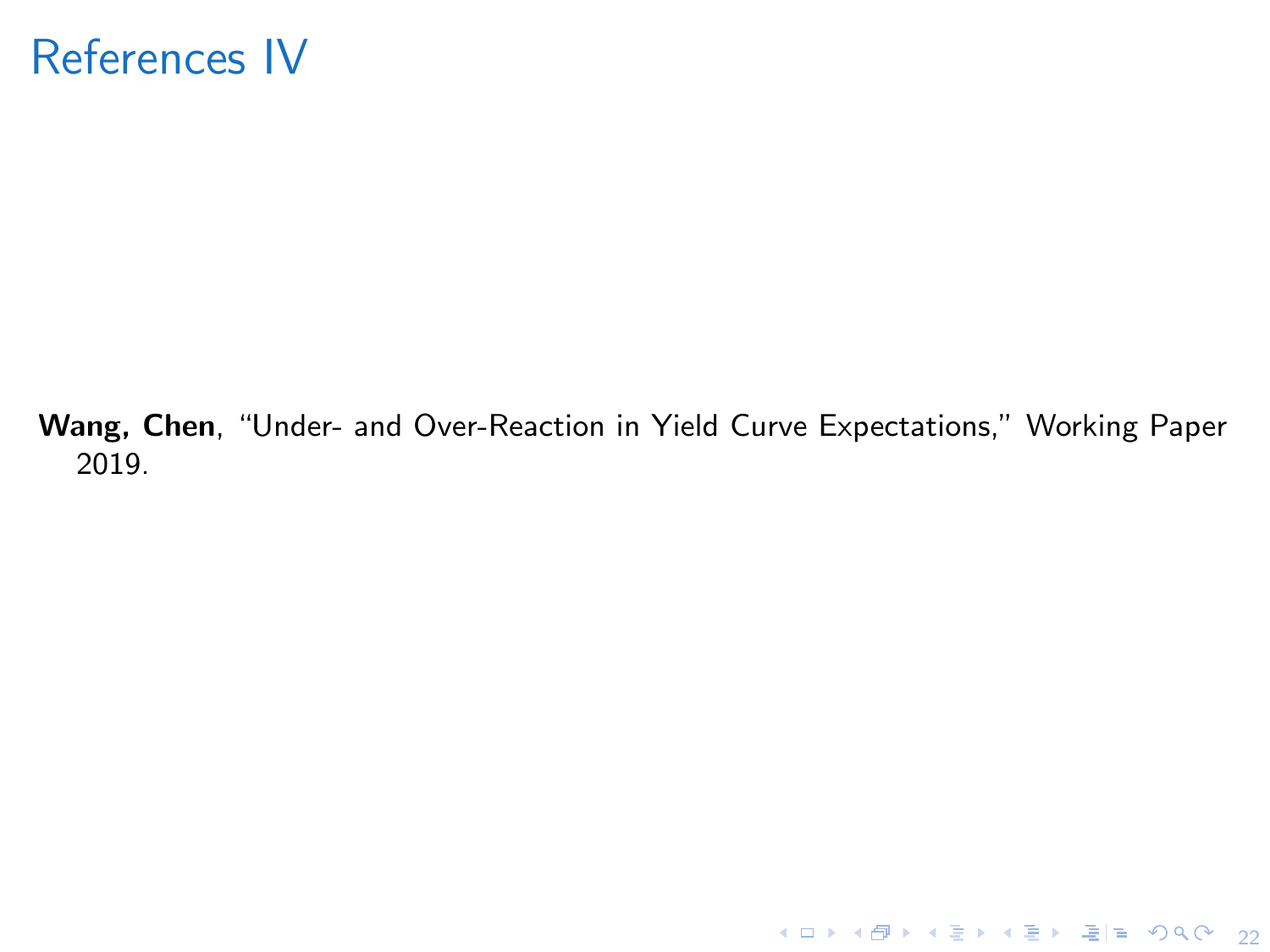## Observations from Survey Data

[Bordalo et al. \(2020b\)](#page-23-2): Overreaction in Macroeconomic Expectations

- 20 series from Survey of Professional Forecasters & Blue Chip
- Overreaction common, more pronounced when process less persistent
- Measuring overreaction:

$$
\underbrace{x_{t+h} - F_t^i x_{t+h}}_{\text{Forecast Error}} = \alpha + \beta \underbrace{\left[F_t^i x_{t+h} - F_{t-1}^i x_{t+h}\right]}_{\text{Forecast Review}} + e_{t+h}
$$

1 ロ ▶ 1 @ ▶ 1 경 ▶ 1 경 ▶ 경 공 게 이익어 ...

<span id="page-27-0"></span>[back](#page-13-0)

 $\theta \neq 0$ : overreaction (overshoot);  $\beta > 0$ : underreaction (insufficient adjustment)

- **•** Forecast revision to measure information forecasters process
	- $\triangleright$  Difficult to observe their information sets
	- **►** Limitation:  $Var(FR) \approx 0$  when  $\rho \rightarrow 0$  & RE (or diagnostic)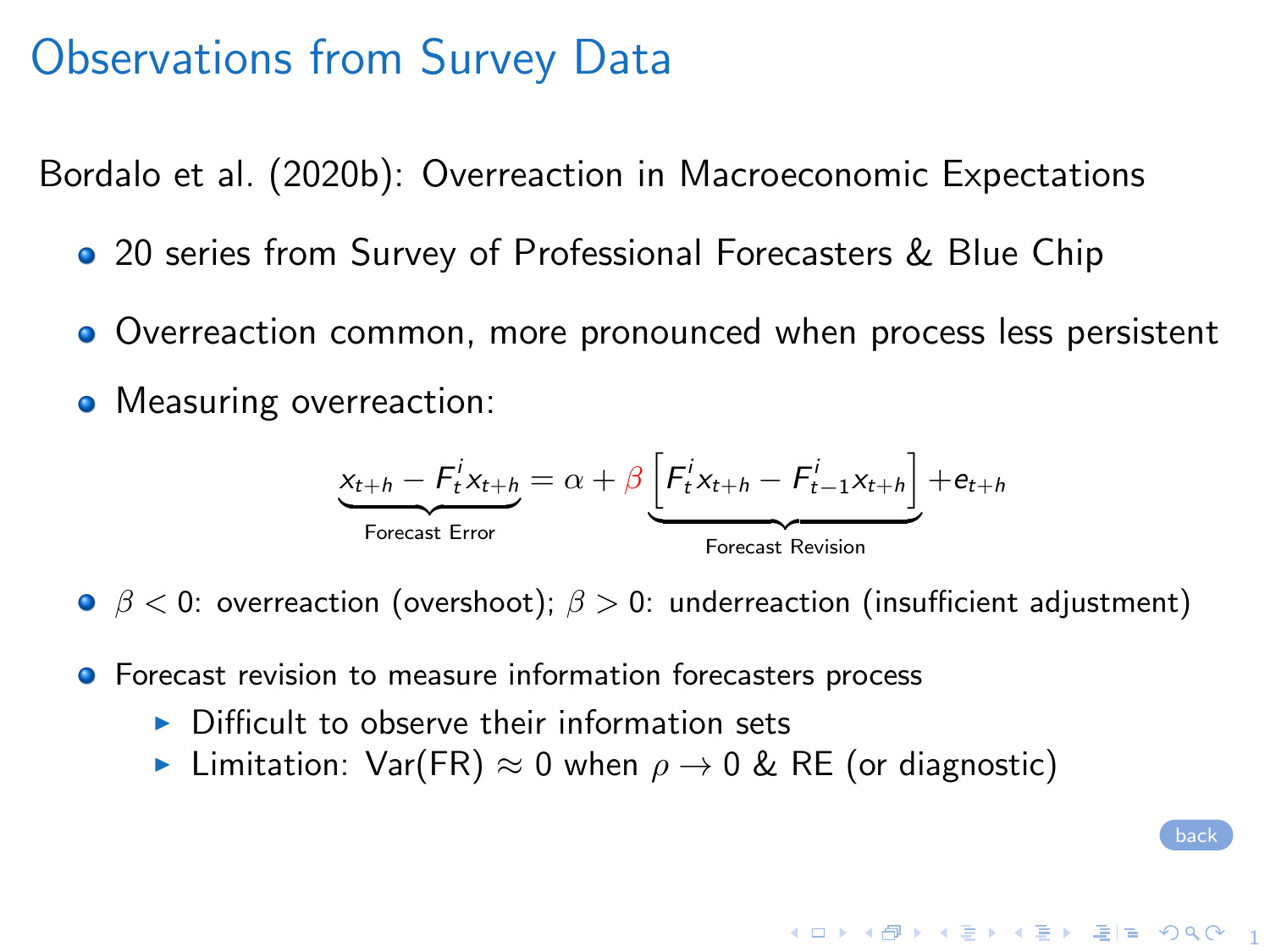## Observations from survey data

 $\beta$  in professional forecasts of different macro outcomes:



2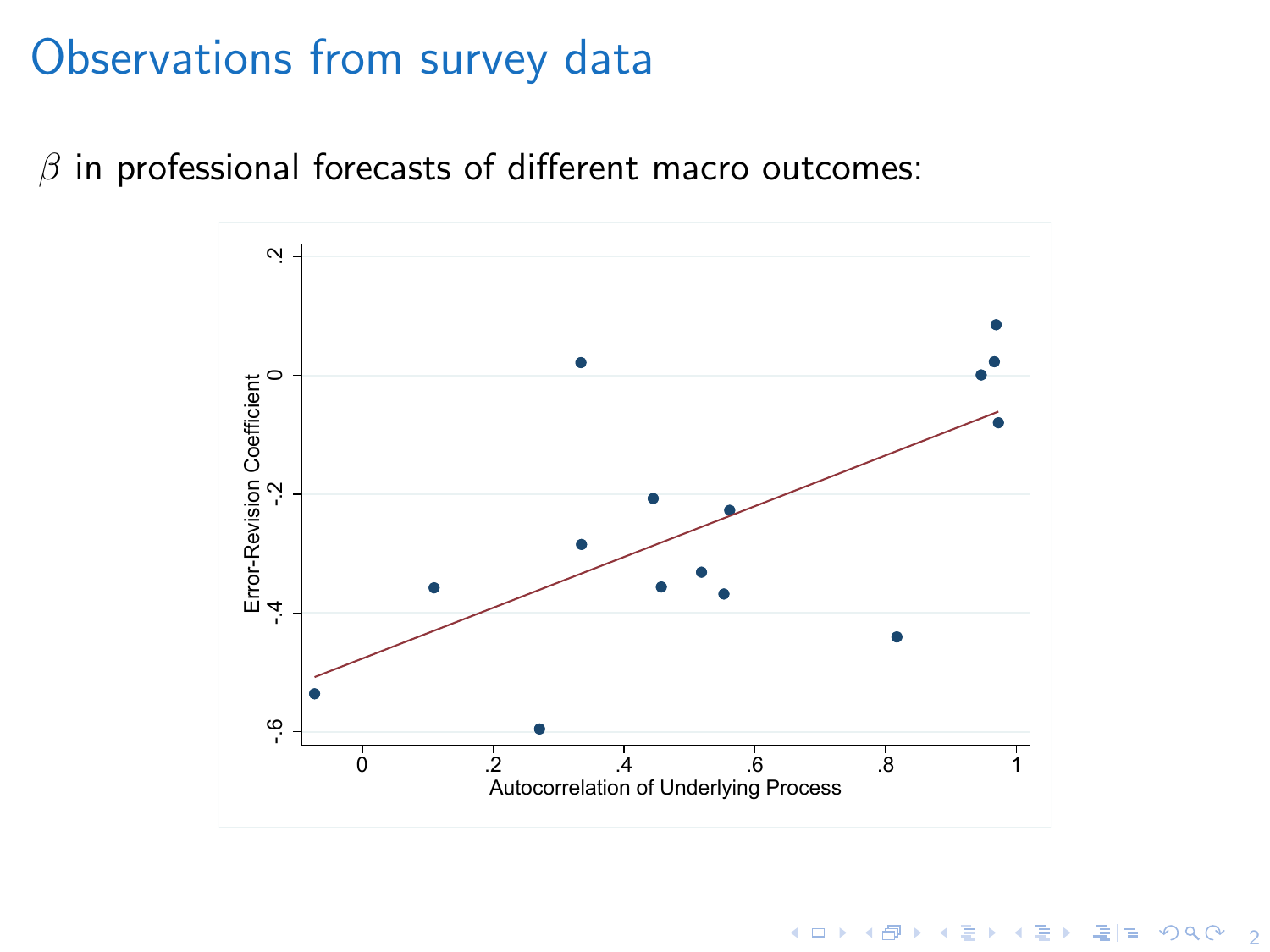#### Observations from survey data

 $\beta$  in analyst forecasts of different stocks:



4 ロ ▶ 4 @ ▶ 4 할 ▶ 4 할 ▶ [콜] > 1 ⊙ Q Q 1 3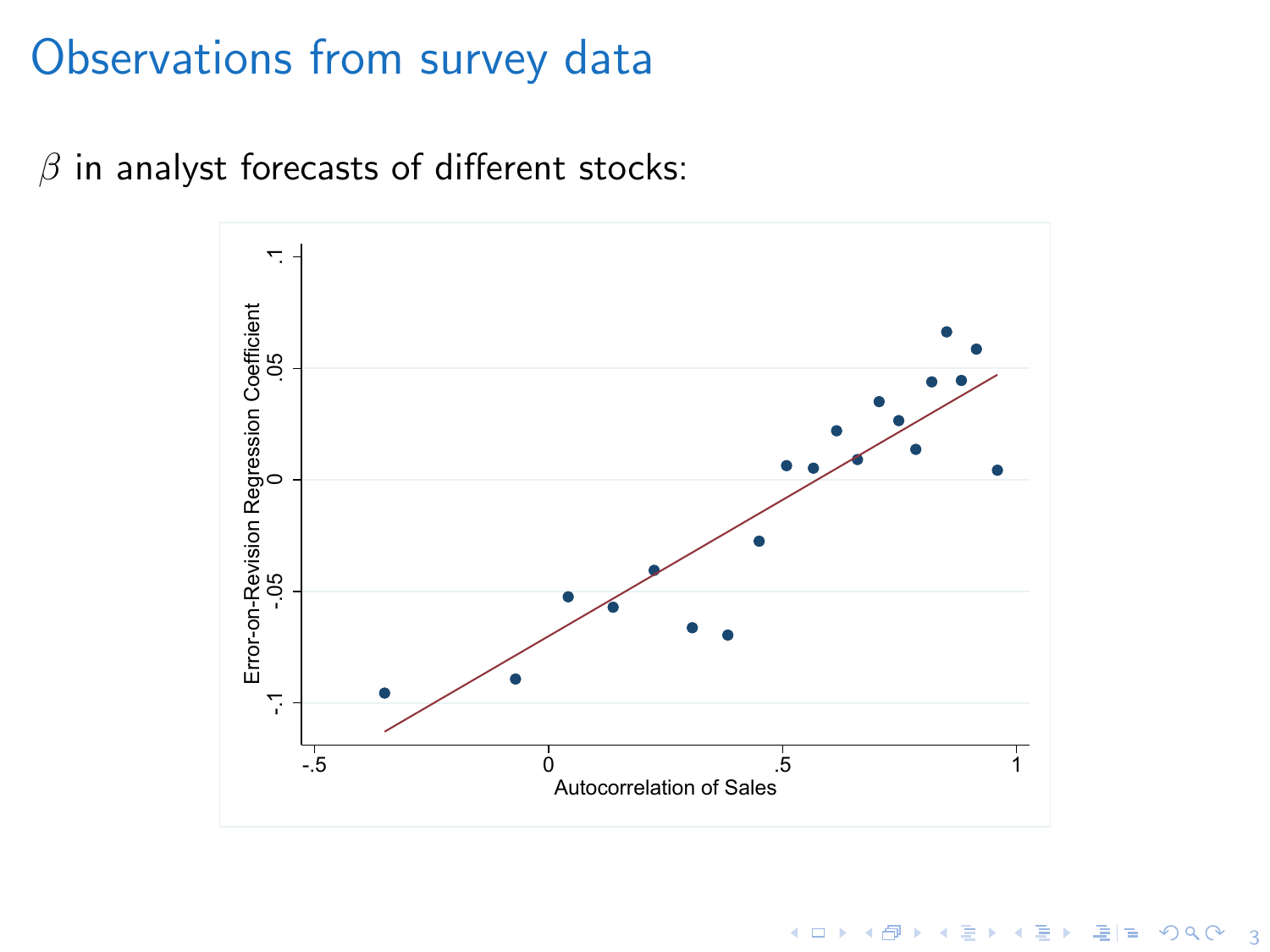## Experiment data

#### $\beta$  in experiment forecasts:



**4 ロ ▶ 4 個 ▶ 4 重 ▶ 4 重 ▶ 道 둘 → 9 Q O → 4**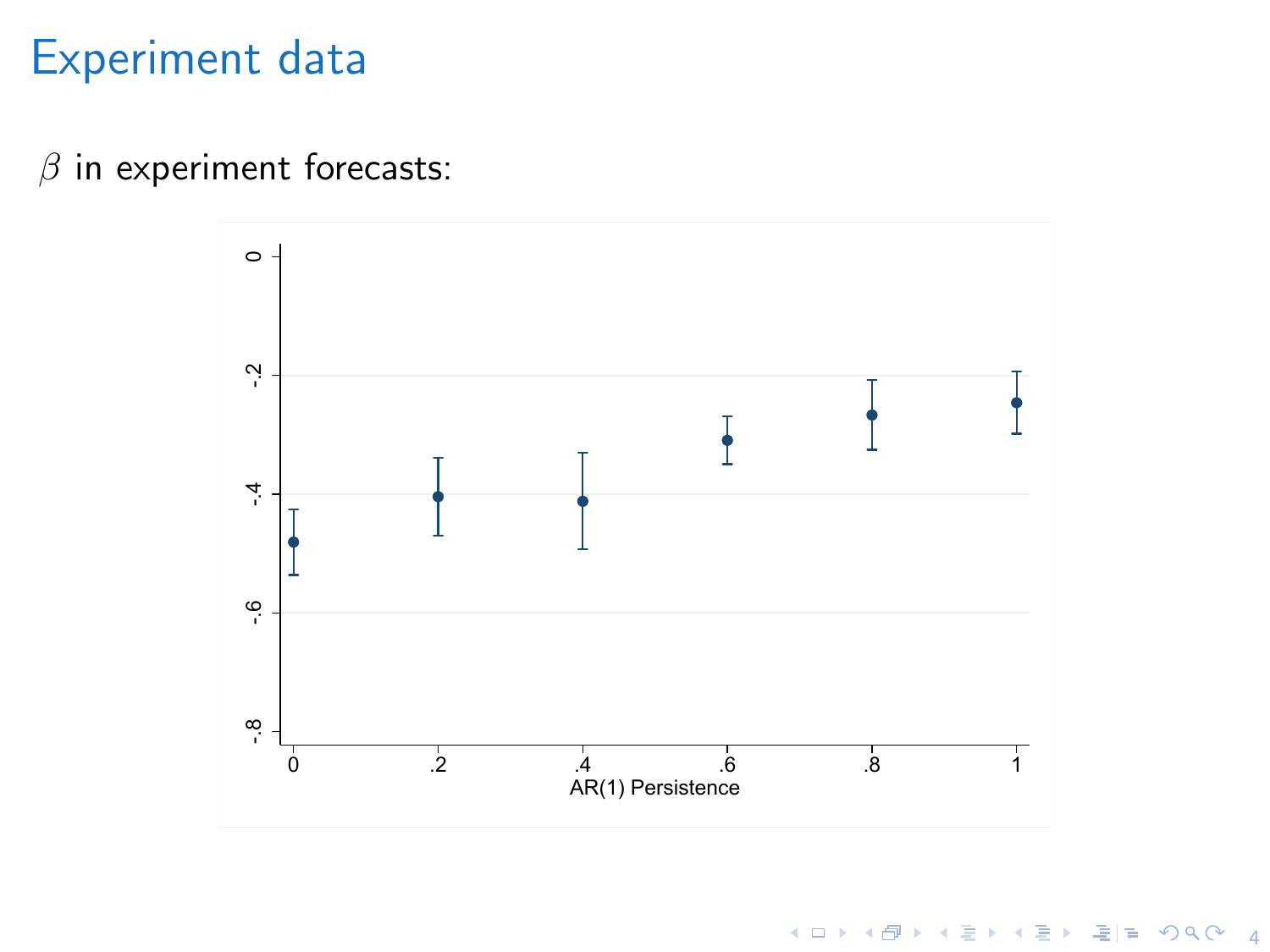## In-sample lease-square learning benchmark



K ロ K K @ K K 할 K K 할 X (할 X ) 할 말 수 있습니다.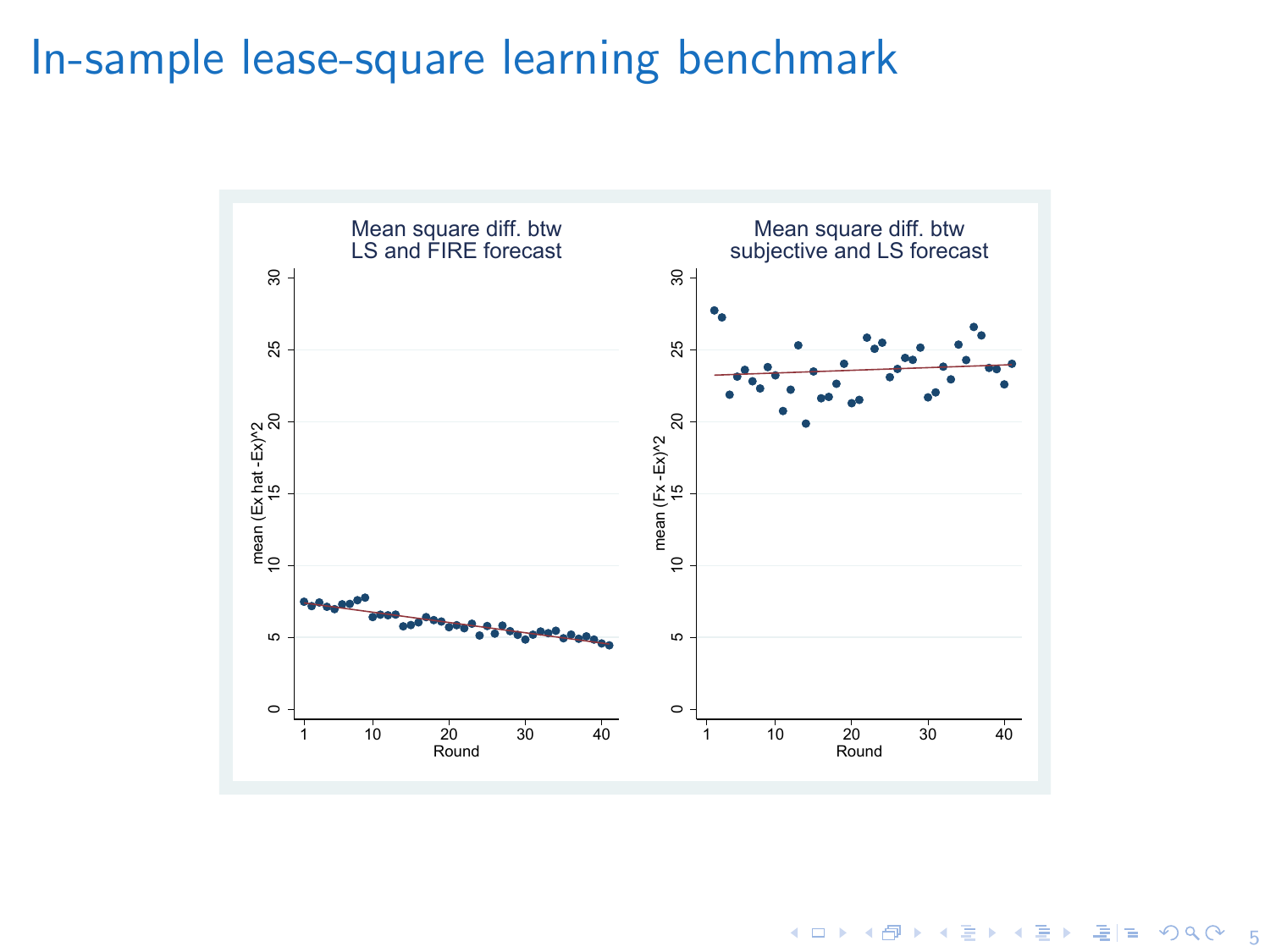#### In-sample lease-square learning benchmark

 $\rho^{\mathsf{s}}$  implied by LS Learning vs  $\rho$ 



[back](#page-13-0)

イロトメタトメミドメミド 追捕 のんぴ

<span id="page-32-0"></span>6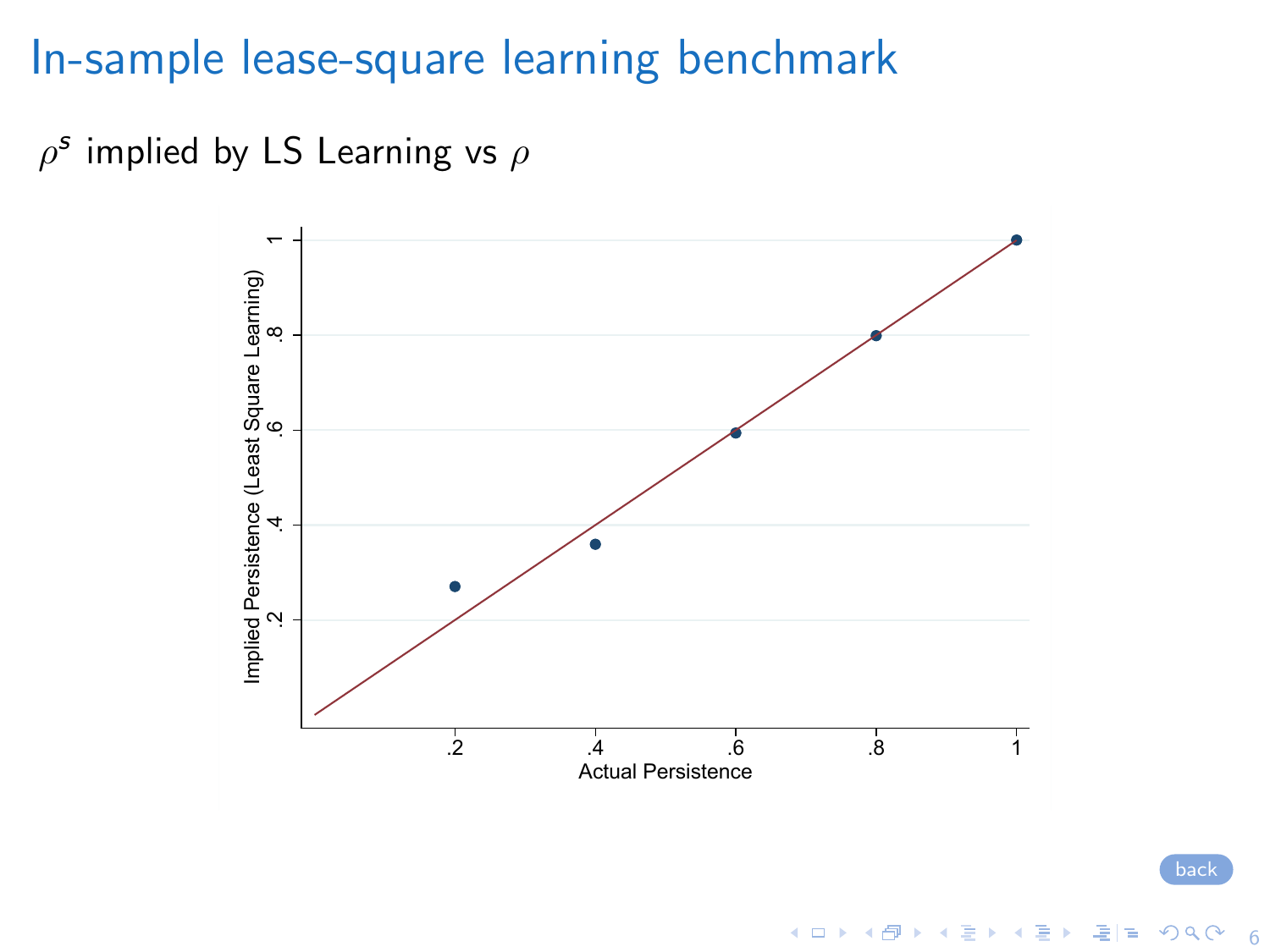# Providing info of stable AR1

Experiment with 204 MIT EECS students, random assignment

- Description: "stable random process" vs "stable AR1"
- $ρ: 0.2, 0.6$



<span id="page-33-0"></span>7

◆ ロ ▶ ◆ 何 ▶ → 로 ▶ → 로 ▶ → 로 는 → 이익(^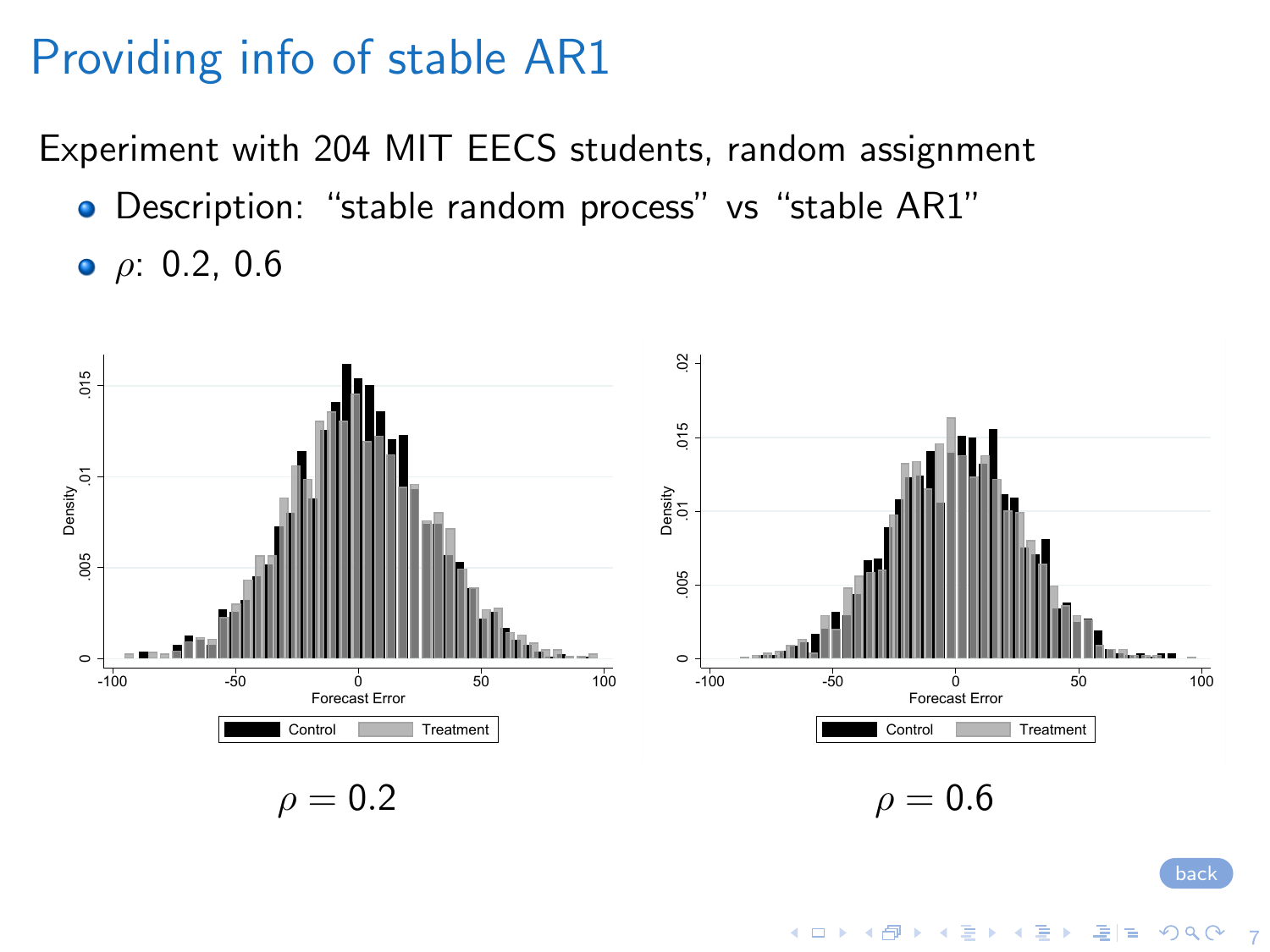## Providing info of stable AR1

Implied Persistence  $\rho^s$ 

|             |                   |      | Baseline Knows Test of difference |
|-------------|-------------------|------|-----------------------------------|
|             | Condition $AR(1)$ |      | $(p$ -value)                      |
|             | $\rho = .2$ 0.56  | 0.65 | 0.14                              |
| $\rho = .6$ | 0.86              | 0.88 | 0.71                              |

K ロ ▶ K @ ▶ K 할 ▶ K 할 ▶ [ 할 날 ) 9 0 0 0 8 Forecast Error Conditional on  $x_t$ -20 -10 Forecast Error<br>0 10 <sup>10</sup> <sup>20</sup> <sup>30</sup> Forecast Error -40 -20 0 20 40  $\mathsf{x}_t$  $\frac{6}{x}$ <br>  $\frac{1}{x}$ <br>  $\frac{1}{x}$ <br>  $\frac{1}{x}$ <br>  $\frac{1}{x}$ <br>  $\frac{1}{x}$ <br>  $\frac{1}{x}$ <br>  $\frac{1}{x}$ <br>  $\frac{1}{x}$ <br>  $\frac{1}{x}$ <br>  $\frac{1}{x}$ <br>  $\frac{1}{x}$ <br>  $\frac{1}{x}$ <br>  $\frac{1}{x}$ <br>  $\frac{1}{x}$ <br>  $\frac{1}{x}$ <br>  $\frac{1}{x}$ <br>  $\frac{1}{x}$ <br>  $\frac{1}{x}$ <br>  $\frac{1}{x}$ <br> Forecast Error <sup>10</sup> <sup>20</sup> Forecast Error -50 0 50  $\mathbf{x}_t$ Control **Treatment**  $\rho = 0.2$   $\rho = 0.6$